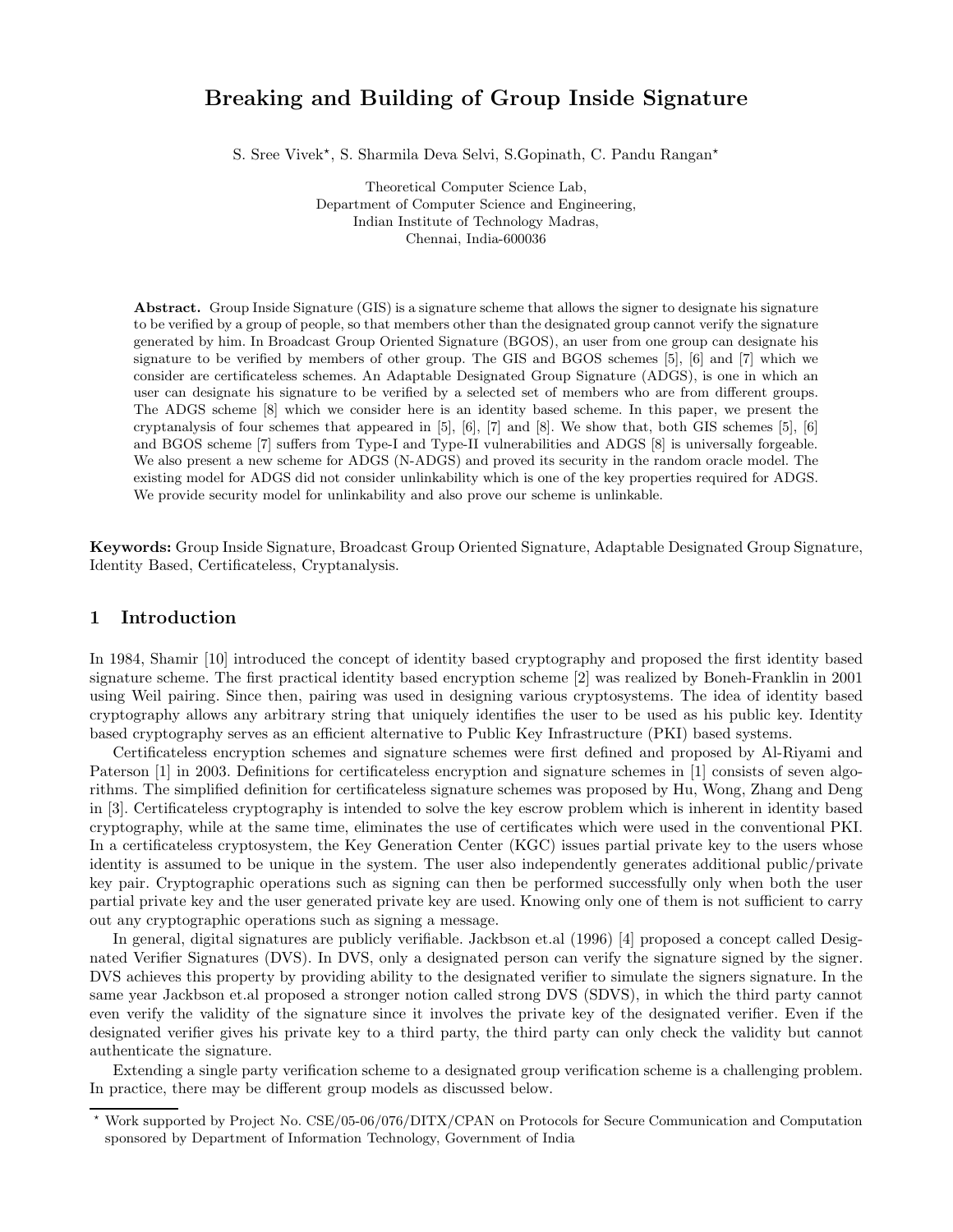First, in networks like Local Area Networks, all group members reside in a single network and no member of the group may hang outside network. Certificateless GIS schemes [5] and [6] provide solutions for designating a signature to be verified inside such a group.

Secondly, in distributed networks, the users of different companies or institutions naturally come under different work groups. If a member of one group wants to send a signed document to members of another group, BGOS [7] can be used. Moreover the signer wants to prevent the members outside the designated group from verifying the signature. The scheme in [7] focuses on this problem.

Finally, in distributed networks, a signer may want several members to verify his signature, no matter whether those members are in same or different groups. The signer wants to prevent the members outside the defined group from verifying the signature. This model can be visualized as a more generalized version of the previous two models. ADGS scheme in [8] focuses on this problem. In fact even if a designated verifier  $v_i$  belongs to a group say G, while  $v_i$  can verify the signature of the sender, other members of G cannot verify the signature.

#### 1.1 Our Contribution

In this paper, we show that GIS in [5], [6] and BGOS in [7] are not secure against both Type-I and Type-II adversaries. We also show that the basic ADGS scheme [8] is universally forgeable. We present an extended security model for ADGS by adding the notion of *unlinkability*. This is done for the first time and also we propose a new scheme(New-ADGS) and prove its security formally in random oracle model.

## 2 Preliminaries

#### 2.1 Bilinear Pairing

Let  $\mathbb{G}_1$  be an additive cyclic group generated by P, with prime order q, and  $\mathbb{G}_2$  be a multiplicative cyclic group of the same order q. A bilinear pairing is a map  $\hat{e}: \mathbb{G}_1 \times \mathbb{G}_1 \to \mathbb{G}_2$  with the following properties.

- $-$  Bilinearity. For all  $P,Q,R\in_R \mathbb{G}_1$  and  $a,b\in_R \mathbb{Z}_q^*$ 
	- $\hat{e}(P+Q,R) = \hat{e}(P,R)\hat{e}(Q,R)$
	- $\hat{e}(P, Q + R) = \hat{e}(P, Q)\hat{e}(P, R)$
	- $\hat{e}(aP, bQ) = \hat{e}(P, Q)^{ab}$

– **Non-Degeneracy.** There exist  $P, Q \in \mathbb{G}_1$  such that  $\hat{e}(P, Q) \neq I_{\mathbb{G}_2}$ , where  $I_{\mathbb{G}_2}$  is the identity element of  $\mathbb{G}_2$ .

– **Computability.** There exists an efficient algorithm to compute  $\hat{e}(P,Q)$  for all  $P,Q \in \mathbb{G}_1$ .

#### 2.2 Computational Assumptions

In this section, we review the computational assumptions related to bilinear maps that are relevant to the protocols we discuss.

**Bilinear Diffie-Hellman Problem (BDHP)** Given  $(P, aP, bP, cP) \in \mathbb{G}_1^4$  for unknown  $a, b, c \in_R \mathbb{Z}_q^*$ , the BDH problem in  $\mathbb{G}_1$  is to compute  $\hat{e}(P, P)^{abc}$ .

**Definition.** The advantage of any probabilistic polynomial time algorithm  $\mathcal A$  in solving the BDH problem in  $\mathbb G_1$ is defined as

$$
Adv_{\mathcal{A}}^{BDH} = Pr \left[ \mathcal{A}(P, aP, bP, cP) = \hat{e}(P, P)^{abc} \mid a, b, c \in \mathbb{Z}_q^* \right]
$$

The BDH Assumption is that, for any probabilistic polynomial time algorithm A, the advantage  $Adv_{\mathcal{A}}^{BDH}$  is negligibly small.

**Decisional Bilinear Diffie-Hellman Problem (DBDHP)** Given  $(P, aP, bP, cP, \alpha) \in \mathbb{G}_1^4 \times \mathbb{G}_2$  for unknown  $a, b, c \in \mathbb{Z}_q^*$ , the DBDH problem in  $\mathbb{G}_1$  is to decide if  $\alpha = \hat{e}(P, P)^{abc}$ .

**Definition.** The advantage of any probabilistic polynomial time algorithm  $A$  in solving the DBDH problem in G<sub>1</sub> is defined as  $Adv_{\mathcal{A}}^{DBDH} = |Pr[\mathcal{A}(P, aP, bP, cP, \hat{e}(P, P)^{abc}] = 1] - Pr[\mathcal{A}(P, aP, bP, cP, \alpha) = 1]$  The *DBDH* Assumption is that, for any probabilistic polynomial time algorithm  $A$ , the advantage  $Adv_{A}^{DBDH}$  is negligibly small.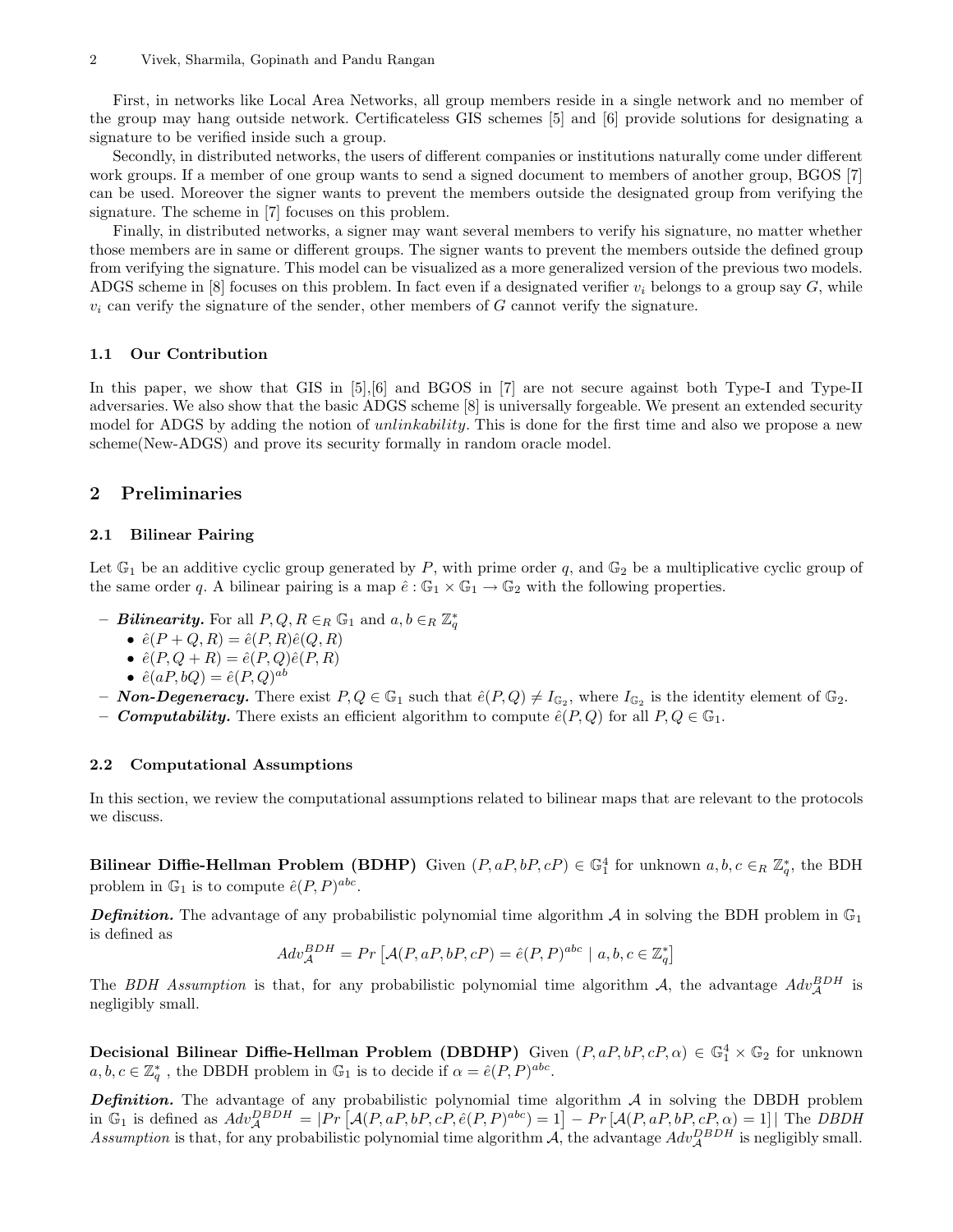**Computation Diffie-Hellman Problem (CDHP)** Given  $(P, aP, bP) \in \mathbb{G}_1^3$  for unknown  $a, b \in \mathbb{Z}_q^*$ , the CDH problem in  $\mathbb{G}_1$  is to compute  $abP$ .

**Definition.** The advantage of any probabilistic polynomial time algorithm  $\mathcal A$  in solving the CDH problem in  $\mathbb G_1$ is defined as

$$
Adv_{\mathcal{A}}^{CDH} = Pr\left[\mathcal{A}(P, aP, bP) = abP \mid a, b \in \mathbb{Z}_q^*\right]
$$

The CDH Assumption is that, for any probabilistic polynomial time algorithm A, the advantage  $Adv_{\mathcal{A}}^{CDH}$  is negligibly small.

## 2.3 Forgeries in Digital Signature schemes.

- A total break results in the recovery of the signers secret key.
- An universal forgery attack results in the ability to forge signatures for any message on behalf of user without knowing the private key of the user.
- A selective forgery attack results in a signature on a message of the adversary choice.
- An existential forgery merely results in some valid message/signature pair not already known to the adversary.

#### 2.4 Adversarial models for GIS[5] and BGOS[7] Schemes.

Both GIS [5] and BGOS [7] are in the certificateless setting, therefore we consider both Type-I and Type-II adversaries. We explain the distinguishing abilities of these adversaries below.

**Type I Adversary:** This type of adversary named as  $A_I$  does not have access to the master private key, but  $A_I$ has the ability to replace the public key of any entity with a value of its choice. The objective behind the definition of this adversary is to capture the attacks by entities other than the KGC.

**Type II Adversary:** This type of adversary named as  $A_{II}$  has access to the master private key. However,  $A_{II}$ cannot perform public key replacement. This adversary is defined to capture the attacks by dishonest KGC.

Now, we present the security model for existential unforgeability of a certificateless signature (CLS) scheme under chosen message attack for both Type-I and Type-II attacks.

## Type-I Adversary $(\mathcal{A}_I)$ .

- Initialization: The Challenger C runs the Setup and generates a master private key master key and the public parameters params. C keeps the masterkey secret and gives params to the adversary. Now the adversary chooses a target identity  $ID^*$  and gives it to the challenger C.  $A_I$  is supposed to generate a valid forgery for the target identity ID<sup>∗</sup> on some message and it is not allowed to query partial private key for target identity  $ID^*$ . Note that  $\mathcal{A}_I$  does not know the *masterkey*.
- Training -Phase:  $A_I$  interacts with C and is allowed to perform Partial-Private-Key queries, Public-Key-Replacement queries and Sign queries queries. These queries are answered by the corresponding oracles as explained below.
	- Partial-Private-Key Oracle:  $A_I$  can request the *PartialPrivateKey* of the user whose identity is ID. C returns the  $PartialPrivateKey$   $S_{ID}$  to  $A_I$  as response.
	- Public-Key-Replacement Oracle: For any user whose identity is  $ID$  (including user with identity  $ID^*$ ),  $\mathcal{A}_I$  can choose a new *privatevalue* and compute the new public key  $Q'$ .  $\mathcal{A}_I$  can also set  $Q'$  as the new public key of the user by submitting  $(Q', ID)$  to C. C will replace the existing public key Q with  $Q'$  and after this replacement, only  $Q'$  is used as public key of ID.
	- Sign Oracle:  $A_I$  can ask the signature on a message m with ID as signer. C send to  $A_I$  a signature  $\sigma$  for the message  $m$  which is a valid signature under the current public key of  $ID$ .
- **Forgery:** Finally,  $A_I$  outputs a message/signature pair  $(m^*, \sigma^*)$  of the user whose identity is  $ID^*$ . This message/signature pair must satisfy the following requirements:
	- This signature should be valid under the current public key  $Q'$  of  $ID^*$ .
	- $\mathcal{A}_I$  should not have queried the **Partial-Private-Key** oracle for this user whose identity is  $ID^*$ .
	- $\sigma^*$  should not be the output of any previous queries to the **Sign** oracle.

## Type-II Adversary $(\mathcal{A}_{II})$ .

– Initialization: The challenger C runs the Setup and generates a master private key masterkey and the public parameters params. C gives the masterkey, params to  $A_{II}$ .  $A_{II}$  chooses an user identity  $ID^*$  and gives it to C.  $A_{II}$  is supposed to generate a valid forgery for the identity  $ID^*$  on some message. Note that  $A_{II}$  has access to masterkey but cannot replace the public key of the users.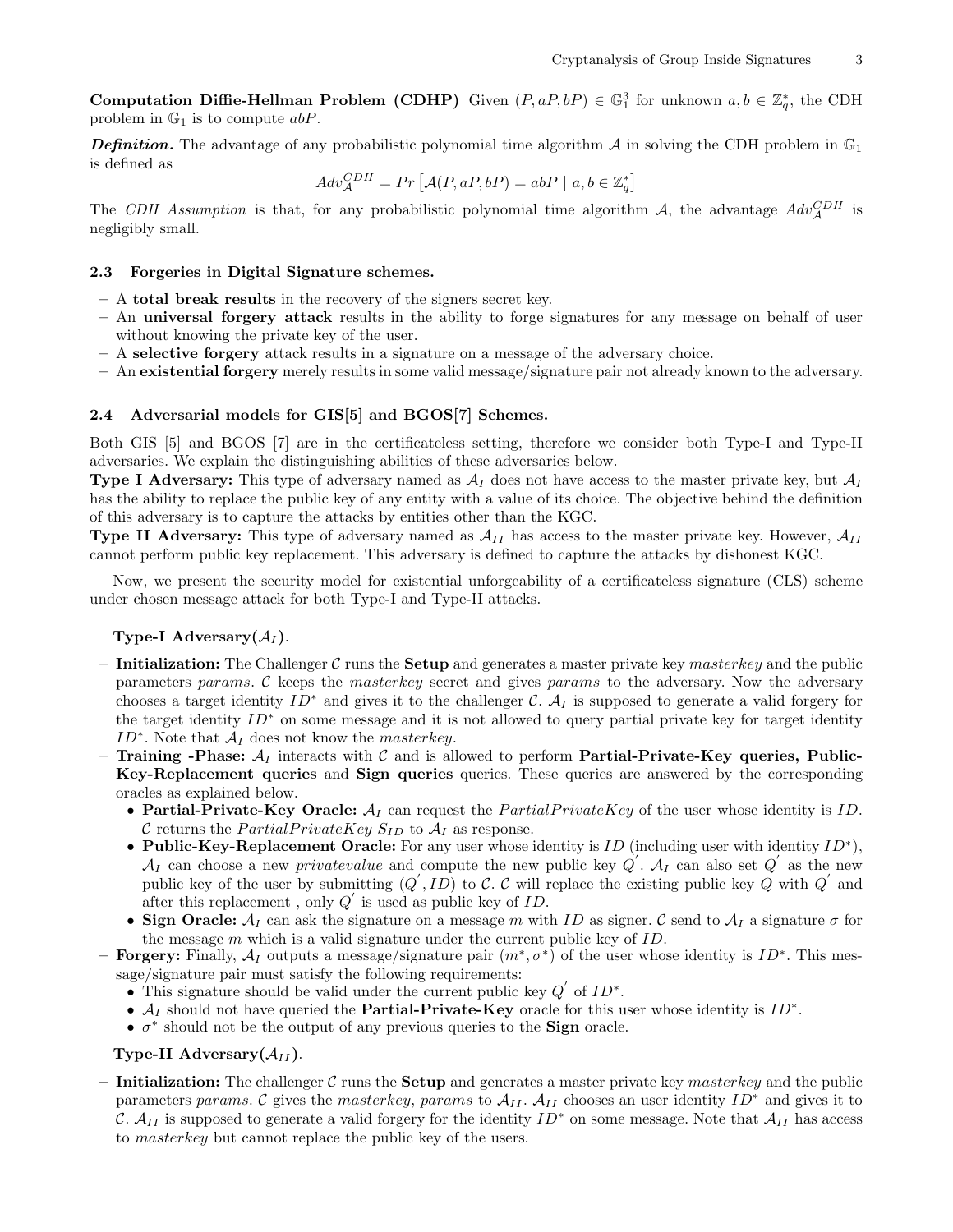- Phase-I:  $A_{II}$  interacts with C and can access only the Sign Oracle alone. Here  $A_{II}$  is prohibited to replace public key and  $A_{II}$  cannot request the  $PartialPrivateKey$ .
	- Sign Oracle:  $A_{II}$  can request a signature on a message m with ID as signer. C sends to  $A_{II}$  the signature  $\sigma$  for the message m.
- **Forgery:** Finally,  $\mathcal{A}_{II}$  outputs a target message/signature pair  $(m^*, \sigma^*)$  of the user whose identity is  $ID^*$ . This message/signature pair must satisfy the following requirements:
	- This signature  $\sigma^*$  should pass the verification algorithm.
	- $\sigma^*$  should not be the output of any previous queries to **Sign** oracle.

# 3 Review and Cryptanalysis of Certificateless Group Inside Signature [5].

In this section we review GIS scheme and show that the scheme does not resist both Type-I and Type-II attacks.

## 3.1 Review of GIS scheme [5].

Let  $\mathbb{A}=\{a_1,a_2,...,a_n\}$  be a group of n users. The set  $\{ID_1, ID_2...ID_n\}$  is the corresponding identities of users  $\{a_1, a_2, ..., a_n\}$ . Let  $a_i \in \mathbb{A}$  is the signer who wants to sign a message m, verifiable only by members of group  $\mathbb{A}$ .

## – Initialize:

Let  $\mathbb{G}_1$  and  $\mathbb{G}_2$  be two groups of same prime order q. Let P be a generator of additive group  $\mathbb{G}_1$  and  $\mathbb{G}_2$ is a multiplicative group. Let  $H_0$  and  $H_1$  be cryptographic hash functions defined as  $H_0: \{0,1\}^* \to \mathbb{G}_1$  and  $H_1: \{0,1\}^* \times \mathbb{G}_1 \to \mathbb{Z}_q^*.$ 

## – Key Generation:

To generate partial private keys for its members, the KGC performs the following:

- Chooses  $k \in_R \mathbb{Z}_q^*$  for the group  $\mathbb A$  and
- Computes  $S_j = kH_0(ID_j), 1 \leq j \leq n$ .
- Sends  $S_j$  to  $a_j$  in a secure way.

To generate public key  $P_j = \langle P_{j1}, P_{j2} \rangle$  and private key  $D_j$ , user  $a_j$ , where  $1 \le j \le n$ , does the following:

- Chooses  $x_j \in_R \mathbb{Z}_q^*$  and computes  $D_j = x_j S_j$ .
- Computes  $P_{j1} = x_j H_0(ID_j), P_{j2} = x_j P.$

The user  $a_j$  takes  $D_j$  as its private key and  $P_j = \{P_{j1}, P_{j2}\}\$ as its public key,  $1 \leq j \leq n$ .

#### – GIS Generation.

In order to sign a message  $m$ , that is verifiable by members of  $A$ ,  $a_i$  performs the following:

- Chooses  $r \in_R \mathbb{Z}_q^*$  and computes  $U = rP_{i1}$ .
- Computes  $h = H_1(m, U)$  and computes  $V = (r + h)D_i$ .
- Broadcasts the signature  $\sigma$  as  $\langle m, U, V \rangle$  to the group A.

# – GIS Verification.

To verify the signature  $\sigma$  is sent by user  $a_i$ , whose identity is  $ID_i$  and public key is  $P_i = \langle P_{i1}, P_{i2} \rangle$ , the user  $a_i$ ∈ A performs the following checks:

- Checks whether  $e(P_{i1}, P) \stackrel{?}{=} e(P_{i2}, H_0(ID_i))$ . If this does not hold, return error.
- Checks the validity of the signature as  $e(V, P_{j1}) \stackrel{?}{=} e(U, D_j)e(hP_{i1}, D_j)$ , where  $h = H_1(m, U)$ . If both equations hold good then the user  $a_i$  accepts the signature  $\sigma$  on message m as valid.

## 3.2 Cryptanalysis of Certificateless Group Inside Signature (GIS) [5].

GIS scheme given in [5] allows the signer to designate his signature to be verified by a group of people who belong to the signer's group. Members other than the designated group should not be able to verify the signature generated by him. The scheme in [5] is not secure against Type-I and Type-II attacks.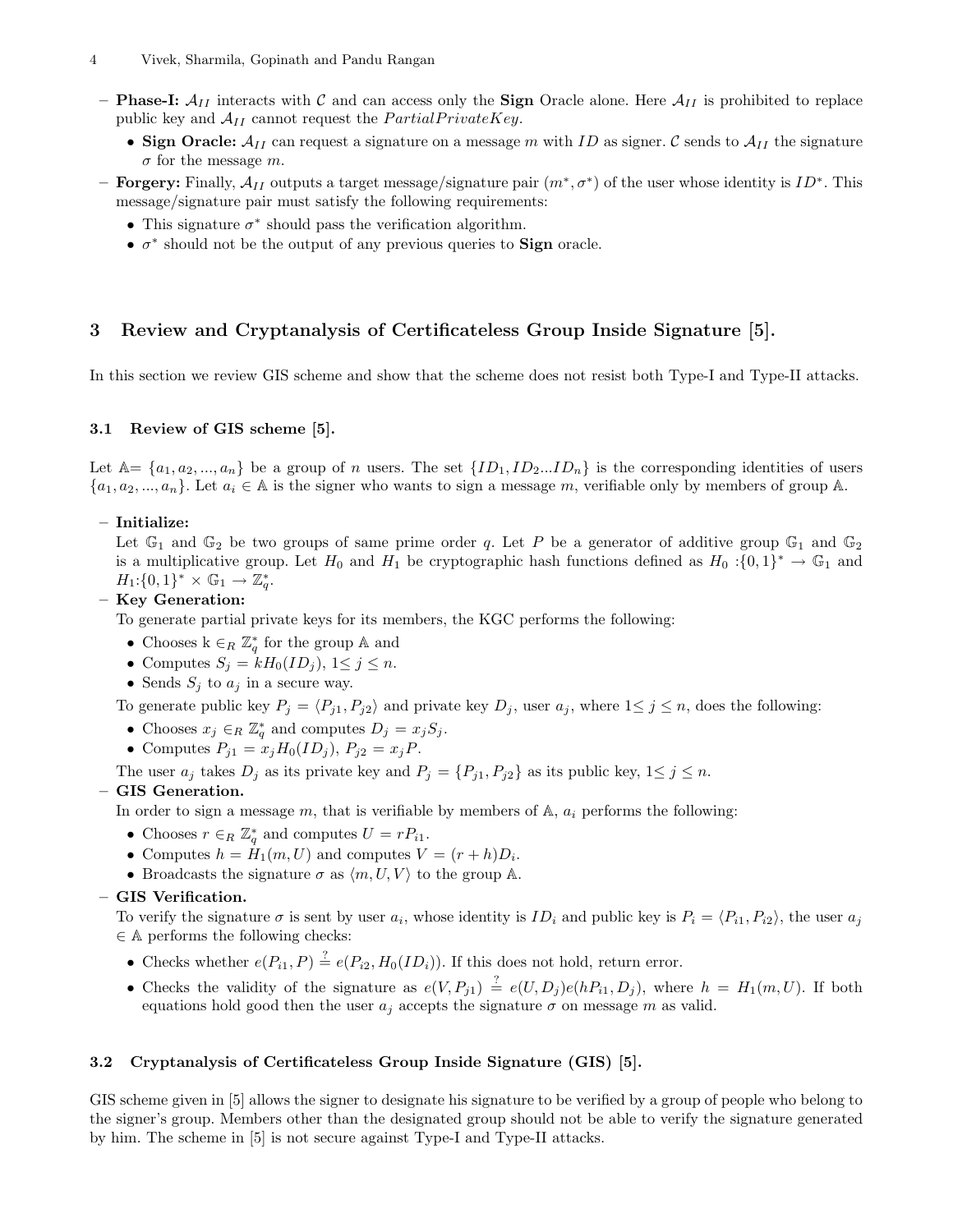Type-I Attack. On seeing a valid signature by an user on some message, anyone can commit a forgery on any message. During the unforgeability game between the challenger C and adversary  $A_I$ , C gives  $A_I$  the public parameters params and  $A_I$  gives to C a target identity ID<sup>∗</sup>.  $A_I$  is supposed to generate a valid forgery for the target identity  $ID^*$  on some message and  $\mathcal{A}_I$  is not allowed to query partial private key for the target identity ID<sup>∗</sup>. A<sub>I</sub> interacts with C and access all the oracles with the restrictions given in the model. A<sub>I</sub> can query signature on any message and user identity pair  $\langle m, ID \rangle$ .  $\mathcal{A}_I$  can replace the public keys of suppose any user including user with identity ID<sup>∗</sup>. During the training-phase  $\mathcal{A}_I$  receives a valid signature  $\sigma = \langle m, U, V \rangle$  on a message m with target identity  $ID^*$  using the **Sign** oracle. Now we show how  $A_I$  can generate a valid signature  $\sigma^*$  on an arbitrary message  $m^*$  for the target identity  $ID^*$ , such that  $\sigma^*$  is not the output of previous queries to **Sign** oracle. This can be shown by the following computation done by  $\mathcal{A}_I$ 

- Computes  $U^* = U + hP_{i1}$   $H_0(ID^*)$ , where  $h = H_1(m, U)$  computed from  $\sigma$ .
- Computes  $h^* = H_1(m^*, U^*)$
- Replaces public keys of  $ID^*$  as  $P_{i1}^* = \frac{1}{h^*} H_0(ID^*)$  and  $P_{i2}^* = \frac{1}{h^*} P$ .

$$
-V^*=V.
$$

Now we claim that  $\sigma^* = \langle m^*, U^*, V^* \rangle$  is a valid signature on the message  $m^*$  by the user with identity  $ID^*$ (with respect to its newly replaced public key). C can check the validity of the forged signature  $\sigma^*$  as follows.

Correctness of public keys. It is clear that  $\langle P_{i1}^*, P_{i2}^* \rangle$  satisfies the verification  $e(P_{i1}^*, P) \stackrel{?}{=} e(P_{i2}^*, H_0(ID_i)).$ 

Correctness of forged signature. Note that C will use the current public key of  $ID^*$  that was set by  $\mathcal{A}_I$ .

− C has to check whether  $e(V^*, P_{j1}) \stackrel{?}{=} e(U^*, D_{j1}) e(h^* P_{i1}^*, D_{j1})$ . In fact

$$
R.H.S = e(U^*, D_{j1}) e(h^* P_{i1}^*, D_{j1})
$$
  
=  $e(U + hP_{i1} - H_0(ID^*), D_{j1}) e(h^* P_{i1}^*, D_{j1})$   
=  $e(U + hP_{i1} - H_0(ID^*), D_{j1}) e(H_0(ID^*), D_{j1})$   
=  $e(U, D_{j1}) e(hP_{i1}, D_{j1}).$   
=  $e(V, P_{j1}).$   
=  $e(V^*, P_{j1})$   
=  $L.H.S$ 

Thus the forged signature  $\sigma^*$  passes the verification successfully.

Type-II Attack. Type-II attack is also possible on the same scheme. During the unforgeability game between the challenger C and adversary  $\mathcal{A}_{II}$ ,  $\mathcal{A}_{II}$  can interacts with C and access the **Sign** oracle with the restrictions given in the model.  $A_{II}$  can ask signature on any message and identity pair  $\langle m, ID \rangle$ .  $A_{II}$  has access to the master private key. So it can compute the private key of any user from its public keys  $\langle P_{i1}P_{i2}\rangle$  as  $D_i = kP_{i1}$ . Since the public key  $P_{i1}=x_iH_0(ID_i)$ , so  $A_{II}$  can generate signature on behalf of any user and  $A_{II}$  can verify the signature of any user. Here, we can visualize  $\mathcal{A}_{II}$  as the KGC because it knows the master private key in the scheme.

# 4 Review and Cryptanalysis of Broadcast Group Oriented Signatures [7].

In this section we review BGOS scheme and present the cryptanalysis of the same.

## 4.1 Review of Broadcast Group Oriented Signatures [7].

Let  $\mathbb{A}=\{a_1,a_2,...,a_n\}$  and  $\mathbb{B}=\{b_1,b_2,...,b_n\}$  be two groups. The set  $\{ID_{a1},ID_{a2}...ID_{an}\}$  is the corresponding identities of users  $\{a_1, a_2, ..., a_n\}$  and the set  $\{ID_{b1}, ID_{b2}...ID_{bn}\}$  is the corresponding identities of users  $\{b_1, b_2, ..., b_n\}$ . Let  $ID_A$  and  $ID_B$  be the identities of group  $A$  and group  $B$ .

#### – Initialize:

Let  $\mathbb{G}_1$  and  $\mathbb{G}_2$  be two groups of same prime order q. Let P be a generator of additive group  $\mathbb{G}_1$  and  $\mathbb{G}_2$ is a multiplicative group. Let  $H_0$  and  $H_1$  be cryptographic hash functions defined as  $H_0: \{0,1\}^* \to \mathbb{G}_1$  and  $H_1: \{0,1\}^* \times \mathbb{G}_1 \to \mathbb{Z}_q^*.$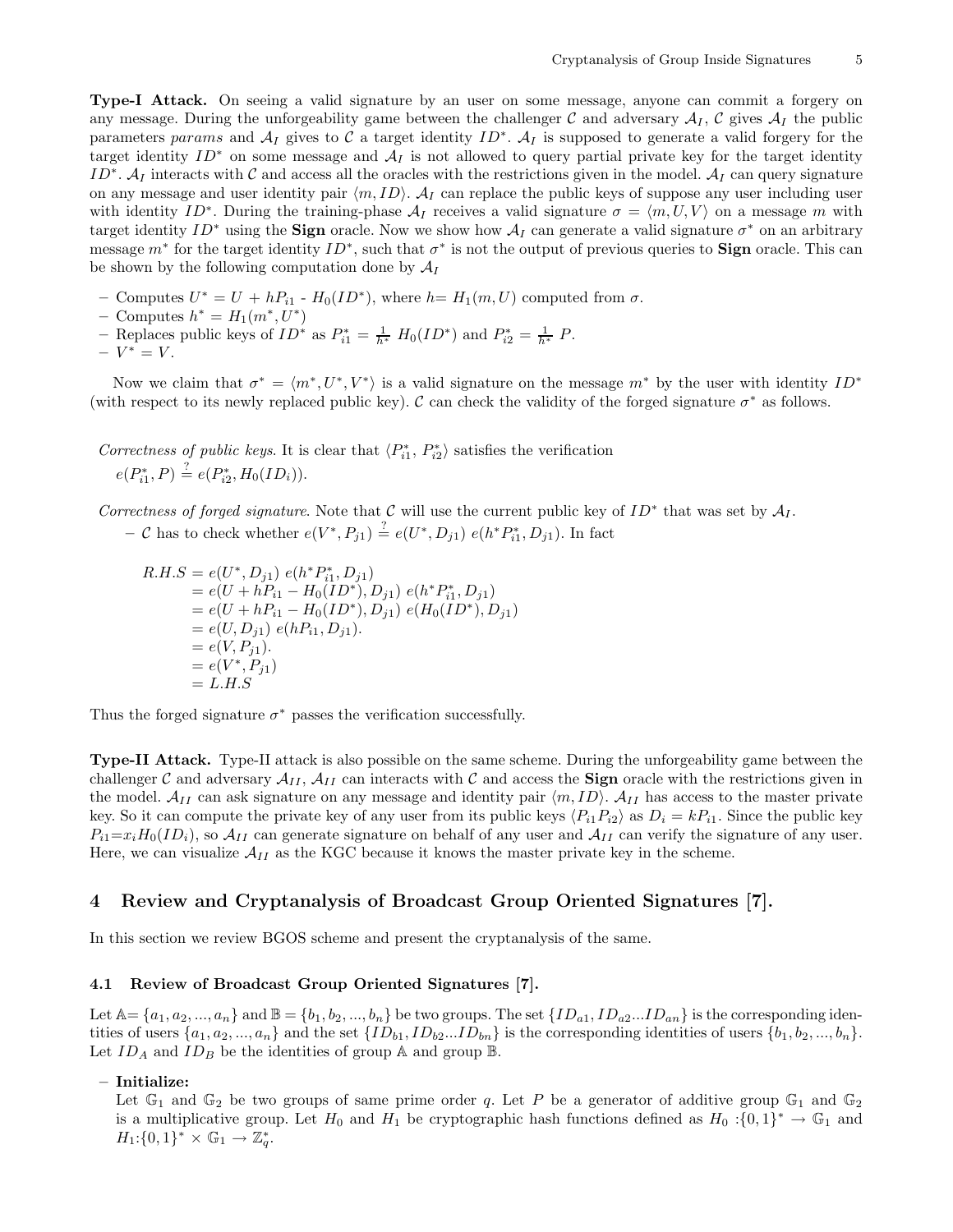# – Key Generation:

The KGC chooses  $t, s \in_R \mathbb{Z}_q^*$  and computes public key pair  $(P_A, Q_A)$  for group A, where  $P_A = \{P_A^{(1)}, P_A^{(2)}\}$  and  $Q_A = \{Q_A^{(1)}, Q_A^{(2)}\}$  are defined as follows.

- ${P_A^{(1)}, P_A^{(2)} = {tsP, tP}.$
- ${Q_A^{(1)}, Q_A^{(2)}\} = {tsH_0(ID_A), tH_0(ID_A)}.$
- Computes partial private keys for each member of group A as  $sH_0(ID_{ai})$  and  $tH_0(ID_{ai})$  and then sends them to the corresponding member in a secure way.

Each user  $a_i \in \mathbb{A}$  chooses  $x_i \in_R \mathbb{Z}_q^*$  and computes private key  $D_{ai} = \{D_{ai}^{(1)}, D_{ai}^{(2)}\}$  as  $\{x_i s H_0(ID_{ai}), x_i t H_0(ID_{ai})\}$ and sets the public key as  $P_{ai} = x_i H_0(ID_{ai})$  and  $Q_{ai} = x_i P$ .

Similarly, KGC chooses  $s' \in_R \mathbb{Z}_q^*$  uniformly at random and uses the same t used during the key generation for group A, generates public key pair  $(P_B, Q_B)$  for group B, where  $P_B = \{P_B^{(1)}, P_B^{(2)}\}$  and  $Q_B = \{Q_B^{(1)}, Q_B^{(2)}\}$  are defined as follows.

- ${P_B^{(1)}, P_B^{(2)}\} = {ts'P, tP}.$
- ${Q_B^{(1)}, Q_B^{(2)}} = {ts' H_0(ID_B), tH_0(ID_B)}.$
- Computes partial private keys as  $s'H_0(ID_{bi})$  and  $tH_0(ID_{bi})$  and sends them to each member  $b_i$  of group  $\mathbb B$ in secure way.

Each user  $b_i \in B$  chooses  $y_i \in_R \mathbb{Z}_q^*$  and computes private key  $D_{bi} = \{D_{bi}^{(1)}, D_{bi}^{(2)}\}$  as  $\{y_i s' H_0(ID_{bi}), y_i t H_0(ID_{bi})\}$ and sets the public key as  $P_{bi} = y_i H_0(ID_{bi})$  and  $Q_{bi} = y_i P$ .

# – Public Key Verification:

Each members of group A can verify the validity of group A's public keys as follows:

- $e(P_A^{(1)}, H_0(ID_A)) = e(P, Q_A^{(1)})$  and
- $e(P_A^{(2)}, H_0(ID_A)) = e(P, Q_A^{(2)}).$

Similarly members of group  $\mathbb B$  can verify the validity of group  $\mathbb B$ 's public keys as:

• 
$$
e(P_B^{(1)}, H_0(ID_B)) = e(P, Q_B^{(1)})
$$
 and

• 
$$
e(P_B^{(2)}, H_0(ID_B)) = e(P, Q_B^{(2)})
$$
.

Public keys of member of group  $A$  can be verified by anyone as:

 $e(P_{ai}, P) = e(Q_{ai}, H_0(ID_{ai})).$ 

Public keys of member of group  $\mathbb B$  can be verified by anyone as:

 $e(P_{bi}, P) = e(Q_{bi}, H_0(ID_{bi})).$  With these steps, the public keys can be verified even with out certificate.

# – Signature Generation:

Assume that user  $b_i$  of group  $\mathbb B$  wants to generates a signature of message m so that only members of group A can verify and no one outside the group A should not be able to verify the signature. User  $b_i$  generate the signature as follows:

- Chooses  $k \in_R \mathbb{Z}_q^*$  and computes  $U_1 = k P_{bi}$  and  $U_2 = k P_A^{(2)}$ .
- Computes  $h = H_1(m, U_1)$  and generates  $V = (h + k)(D_{bi}^{(2)} + P_A^{(1)})$ .
- $b_i$  broadcasts the signature  $\sigma = \langle m, U_1, U_2, V \rangle$  to group A.

# – Signature Verification:

User  $a_i$  of group A can verify the signature  $\sigma$  on m by performing the following check.

- Computes  $h' = H_1(m, U_1)$ .
- Verifies  $e(V, P_{ai}) \stackrel{?}{=} e(h'P_{bi} + U_1, D_{aj}^{(2)})e(h'P_A^{(2)} + U_2, D_{aj}^{(1)})$ . If the check holds then accept the signature else reject.

## 4.2 Cryptanalysis of Broadcast Group Oriented Signature.

In BGOS, an user from one group can designate its signature to be verifiable by members of other group. In this section we present the cryptanalysis of BGOS scheme, which too has both Type-I and Type-II attacks.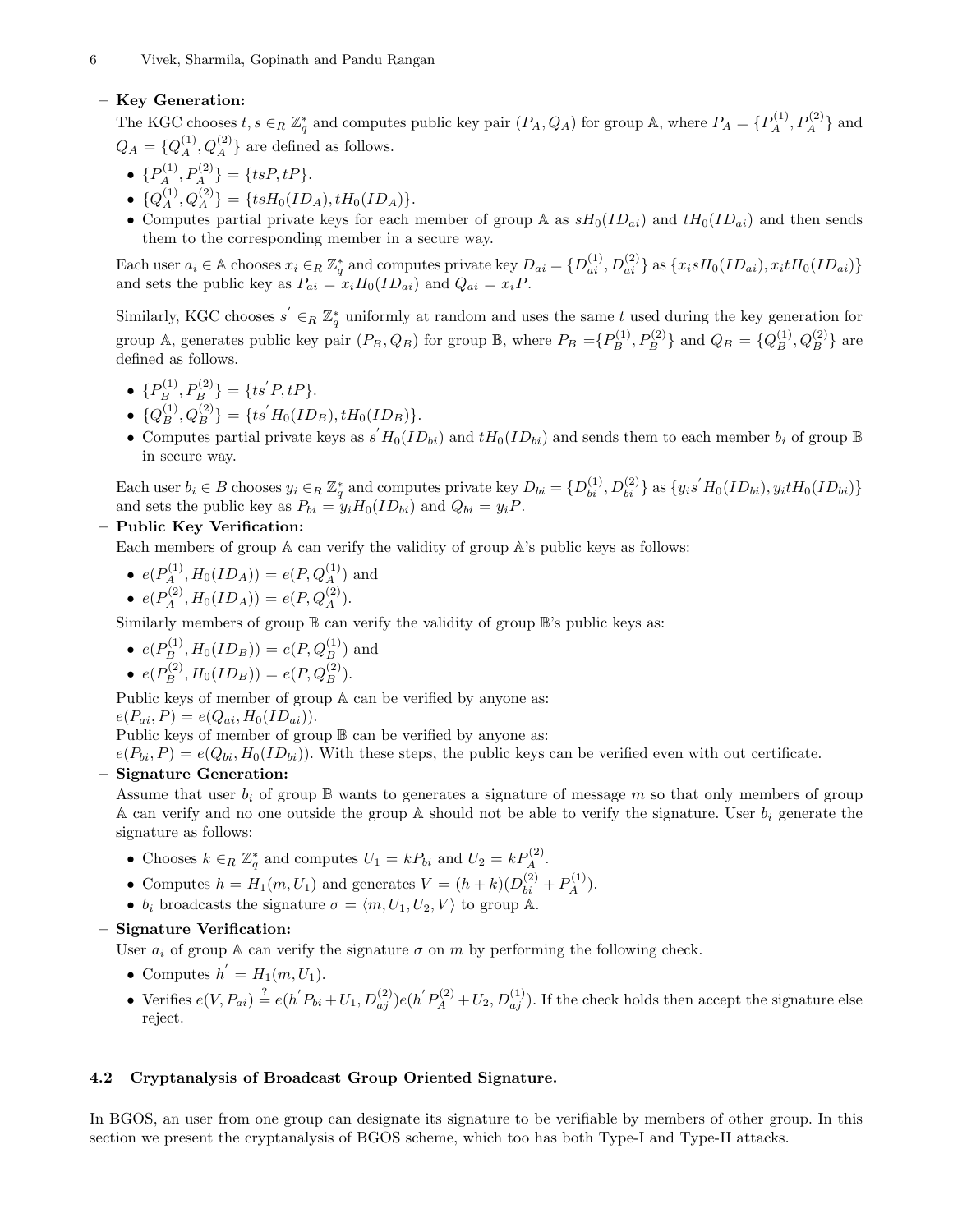Type-I Attack on BGOS Scheme [7] On seeing a valid signature by an user on some message, anyone can commit a forgery on any message. During the unforgeability game between the challenger  $\mathcal{C}$  and adversary  $\mathcal{A}_I$ ,  $\mathcal{C}$ gives  $A_I$  the public parameters params and  $A_I$  gives to C a target identity  $ID_{bi}^*$ .  $A_I$  is supposed to generate a valid forgery for the target identity  $ID_{bi}^*$  on some message and it is not allowed to query partial private key for target identity  $ID_{bi}^*$ .  $A_I$  interacts with C and access all the oracles with the restrictions given in the model.  $A_I$  can query signature on any message and user identity pair  $\langle m, ID \rangle$ .  $\mathcal{A}_I$  can replace the public keys of suppose any user including user with identity  $ID_{bi}^*$ . During the training-phase  $\mathcal{A}_I$  receive a valid signature  $\sigma = \langle m, U_1, U_2, V \rangle$  on a message m with target identity  $ID_{bi}^*$  using the **Sign** oracle. Now we show how  $A_I$  can generate a valid signature  $\sigma^*$  on an arbitrary message  $m^*$  for the target identity  $ID_{bi}^*$ , such that  $\sigma^*$  is not the output of previous queries to **Sign** oracle. This can be shown by the following computation done by  $A_I$ 

- Computes  $U_1^* = U_1 + hP_{bi}$ - $H_0(ID_{bi}^*)$  and  $U_2^* = U_2 + hP_A^{(2)}$  P.
- Computes  $h^* = H_1(m^*, U_1^*).$
- Replaces  $ID_{bi}^*$ 's public keys as  $P_{bi}^* = \frac{1}{h^*} H_0(ID_{bi}^*)$  and  $Q_{bi}^* = \frac{1}{h^*} P$ .
- Replaces group  $\mathcal{A}$ 's public keys as  $P_A^{(2)*} = \frac{1}{h^*} P$  and  $Q_A^{(2)*} = \frac{1}{h^*} H_0(ID_A)$ .

$$
-V^*=V.
$$

Now we claim that  $\sigma^* = \langle m^*, U_1^*, U_2^*, V^* \rangle$  is a valid signature on the message  $m^*$  by the user with identity  $ID^*$ . C can check the validity of the forged signature  $\sigma^*$  as follows.

Correctness of Public Keys: The replaced public keys of group  $\mathbb{A} \langle P_A^{(2)*}, Q_A^{(2)*} \rangle$  passes the verification

$$
e(P_A^{(2)^*}, H_0(ID_A)) \stackrel{?}{=} e(P, Q_A^{(2)^*})
$$

The replaced public keys of user  $b_i \langle P_{bi}^*, Q_{bi}^* \rangle$  also passes the following verification:

$$
e(P_{bi}^*, P) \stackrel{?}{=} e(Q_{bi}^*, H_0(ID_{bi}))
$$

Correctness of forged signature: Note that C will use the current public key of  $ID^*$  that was set by  $A_I$ .  $\mathbb C$  has to check  $e(V^*, P_{ai}) \stackrel{?}{=} e(h^* P_{bi}^* + U_1^*, D_{aj}^{(2)}) e(h^* P_A^{(2)*} + U_2^*, D_{aj}^{(1)})$ . Now,

$$
R.H.S = e(h^*P_{bi}^* + U_1^*, D_{aj}^{(2)})e(h^*P_A^{(2)*} + U_2^*, D_{aj}^{(1)})
$$
  
\n
$$
= e(h^*P_{bi}^* + U_1 + hP_{bi} - H_0(ID_{bi}^*), D_{aj}^{(2)})e(h^*P_A^{2*} + U_2 + hP_A^{(2)} - P, D_{aj}^{(1)})
$$
  
\n
$$
= e(hP_{bi} + U_1, D_{aj}^{(2)})e(hP_A^{(2)} + U_2, D_{aj}^{(1)})
$$
  
\n
$$
= e(V, P_{ai})
$$
  
\n
$$
= e(V^*, P_{ai})
$$
  
\n
$$
= L.H.S
$$

Thus the forged signature  $\sigma^*$  passes the verification successfully.

Type-II Attack on BGOS Scheme [7]. Type-II attack is also possible on BGOS [7] scheme. During the Unforgeability game between the challenger C and adversary  $A_{II}$ ,  $A_{II}$  can interact with C and can access **Sign** oracle with the restrictions given in the model.  $A_{II}$  can ask signature on any message and identity pair  $\langle m, ID \rangle$ . The adversary  $A_{II}$  can access the master private key. So,  $A_{II}$  can compute the full private key of any user from group A using the public keys  $\langle P_{ai}, Q_{ai} \rangle$  as  $\langle \{D_{ai}^{(1)}, D_{ai}^{(2)}\}\rangle = \langle sP_{ai}, tP_{ai}\rangle$  and any user from group B with public keys  $\langle P_{bi}, Q_{bi} \rangle$  as  $\langle \{D_{bi}^{(1)}, D_{bi}^{(2)}\}\rangle = \langle sP_{bi}, tP_{bi}\rangle$ . As a result the KGC can generate signature on behalf of any user and also verify the signature of any user in any group, which contradicts the statement of the authors.

# 5 Review of another Group Inside Signature (GIS) [6]

## 5.1 Review of GIS [6]

Let  $\mathbb{A}=\{a_1,a_2,...,a_n\}$  be a group of n users. The set  $\{ID_1, ID_2...ID_n\}$  is the corresponding identities of users  $\{a_1, a_2, ..., a_n\}$ . Let  $a_i \in \mathbb{A}$  is the signer who wants to sign a message m, verifiable only by members of group A.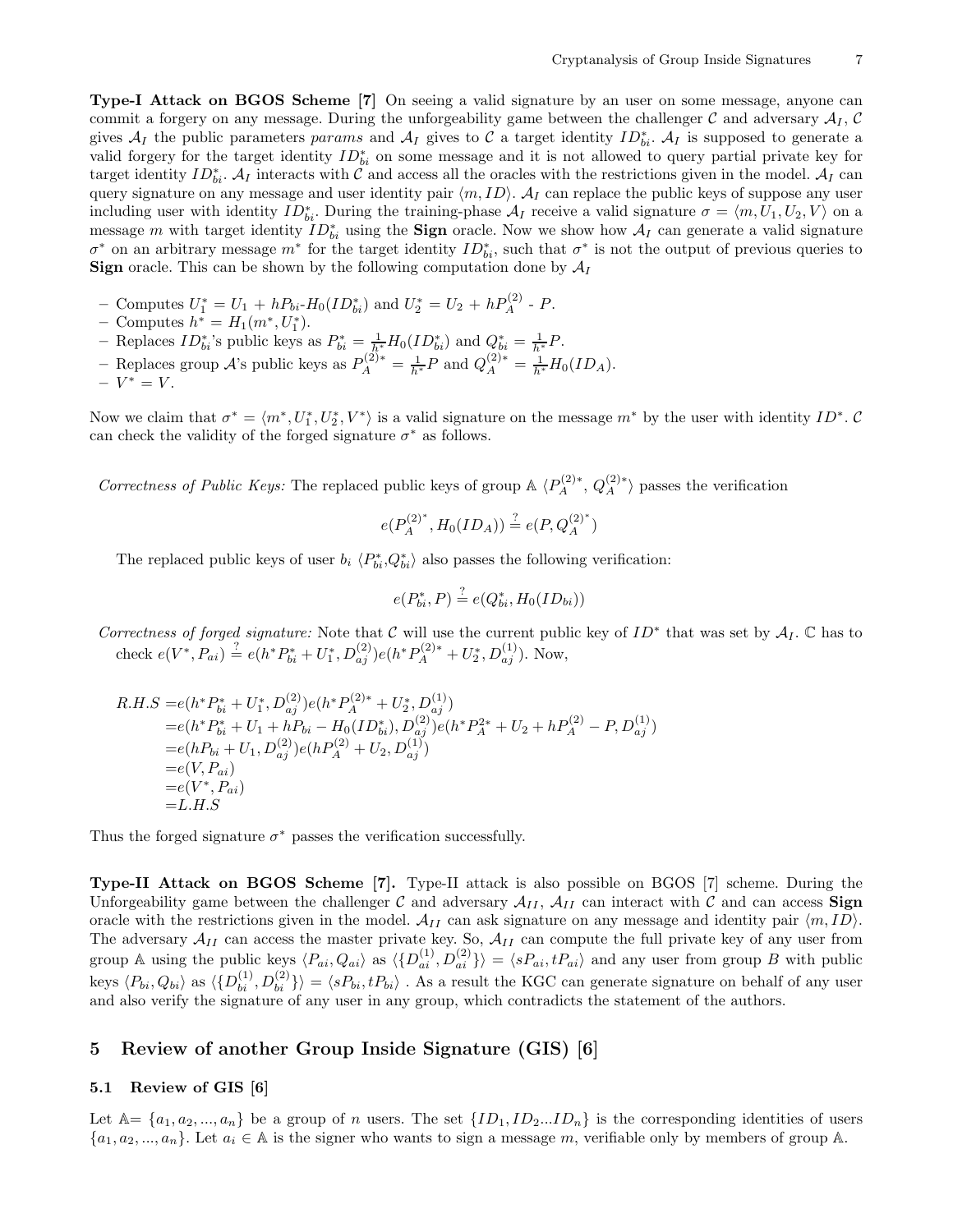Initialization: This algorithm is run by KGC. It takes security parameter  $1^k$  as input and outputs public parameters params as output. The public parameters include the following.

– The public key pair  $P_{pub} = \langle P_{pub1}, P_{pub} \rangle$  is defined as  $\langle g^{k^2}, g^{k^3} \rangle$ .

– Two cryptographic hash functions namely  $H_0$  and  $H_1$  defined as  $H_0: \{0,1\}^* \to \mathbb{G}_1$  and  $H_1: \{0,1\}^* \to \mathbb{G}_1$ . Key Extract: This a two step process. First KGC generates partial private key *ppk* for each user and transmits

it in a secure way. Second each user after getting partial private key, computes his private key and public keys. The above process can be defined by the following steps.<br>
– The KGC computes *ppk* for any user A as  $D_A = g^{(k+H_1(ID_A))^{-1}k^{-1}}$ .

- Any user A computes his private key after receiving ppk by selecting  $x_A \in_R \mathbb{Z}_q^* S_A$  as  $S_A = D_A^{x_A}$ .

 $-$  Any user A computes and publishes his public keys  $\langle X_A, Y_A \rangle$  as  $\langle P_{pub}^{x_A^{-1}}, P_{pub2}^{x_A^{-1}} \rangle$ 

Sign: To sign a message  $m$ , user  $A$  performs following steps.

– Chooses  $a \in_R \mathbb{Z}_q^*$ , computes  $r = e(S_A, X_A^{H_1(ID_A)}, Y_A)^a$  and then computes  $V = H_0(m||r)$ .<br>So  $\sigma = (m, U, V, ID_A)$  is the signature generated by user A on message m.

Verification: Without loss of generality we assume that user  $B$  who is the part of the group can performs the following steps for verifying a signature  $\sigma = (m, U, V, ID_A)$  signed by user A.

- − Computes  $r' = e(U, X_A^{H_1(ID_A)} . Y_A)e(S_B, X_B^{H_1(ID_B)} . Y_B)^{-V}$
- Checks  $V \stackrel{?}{=} H_0(m||r')$  if it holds output valid else output invalid.

## 5.2 Cryptanalysis of GIS [6].

Chunbo Ma et al. have proposed another GIS [6] scheme. In this section, we present  $Type-I$  forgery on the scheme [6]. Here adversary  $\mathcal{A}_I$  who considered to be inside the group can sign on behalf of any user on any message. During the unforgeability game between the challenger C and adversary  $A<sub>I</sub>$ , C gives  $A<sub>I</sub>$  the public parameters params and a target identity  $ID_A$ .  $A_I$  is supposed to generate a valid forgery for the target identity  $ID_A$  on some message and it is not allowed to query partial private key for the target identity  $ID_A$ .  $\mathcal{A}_I$  interacts with  $\mathcal C$  and access all the oracles with the restrictions given in the model.  $A_I$  can query signature on any message and user identity pair  $\langle m, ID \rangle$ .  $\mathcal{A}_I$  can replace the public keys of any user including user with identity  $ID_A$ . During the training-phase  $\mathcal{A}_I$  receives a valid signature  $\sigma = \langle m, U, V \rangle$  on a message m with target identity  $ID_A$  as the signer from the **Sign** oracle and also obtains the private key of some other user say  $ID_B$  from the Key Extract oracle. Now  $A_I$  can generate a valid signature  $\sigma^*$  on a message  $m^*$  for the target identity  $ID_A$  by using the private key of  $ID_B$ , such that  $\sigma^*$  is not the output of previous queries to **Sign** oracle. This can be shown by the following computation done by  $\mathcal{A}_I$ . First  $\mathcal{A}_I$  computes the value  $e(g, g^k)$  even though  $\mathcal{A}_I$  may not know the value  $e(g, g^k)$  directly, it can compute  $e(g, g^k)$  as follows.

$$
e(D_B, P_{pub2})e(D_B, (P_{pub1})^{H_1(ID_B)}) = e(g^{\frac{k^2}{k+H_1(ID_B)}}, g)e(g^{\frac{kH_1(ID_B)}{k+H_1(ID_B)}}, g)
$$
  
=  $e(g^{\frac{k^2}{k+H_1(ID_B)}}g^{\frac{kH_1(ID_B)}{k+H_1(ID_B)}}, g)$   
=  $e(g, g^k)$ 

Hence,  $e(g, g^k)$  can be computed by  $\mathcal{A}_I$  and subsequently  $\mathcal{A}_I$  generates the forgery by performing the following:

- Computes  $r^* = e(g, g^k)^{a^*}.$
- Computes  $V^* = H_0(m^*||r^*).$
- Computes  $U^* = SK_B^{(a^*+v^*)}$ .
- Replaces  $ID_A$ 's public keys  $X_A^* = X_A$  and  $Y_A^* = X_A^{(-H_1(ID_A))} X_B^{H_1(ID_B)} Y_B$ .
- Broadcasts the signature  $\sigma^*$   $(m^*, U^*, V^*, ID_A)$ .

Now challenger  $\mathcal C$  can verify the validity of the signature using the private key of any group member say  $C$  as follows:

Computes  $r'$  as

$$
e(U^*, (X_A^*)^{H_1(ID_A)} \cdot Y_A^*)e(S_C, X_C^{H_1(ID_C)} Y_C)^{-V^*} =
$$
  
\n
$$
= e(U^*, X_A^{H_1(ID_A)} \cdot X_A^{-H_1(ID_A)} X_B^{H_1(ID_B)} Y_B) e(S_C, X_C^{H_1(ID_C)} \cdot Y_C)^{-V^*}
$$
  
\n
$$
= e(g, g)^{k(a^*+V^*)} e(g, g)^{-V^*k}.
$$
  
\n
$$
= r'
$$

Checks  $V^* \stackrel{?}{=} H_0(m^*||r')$  if it holds  $\sigma^*$  is a valid forgery other wise not.

Since  $\sigma^*$  is a valid forgery which we showed now, we can claim that the scheme given in [6] is having Type-I forgery.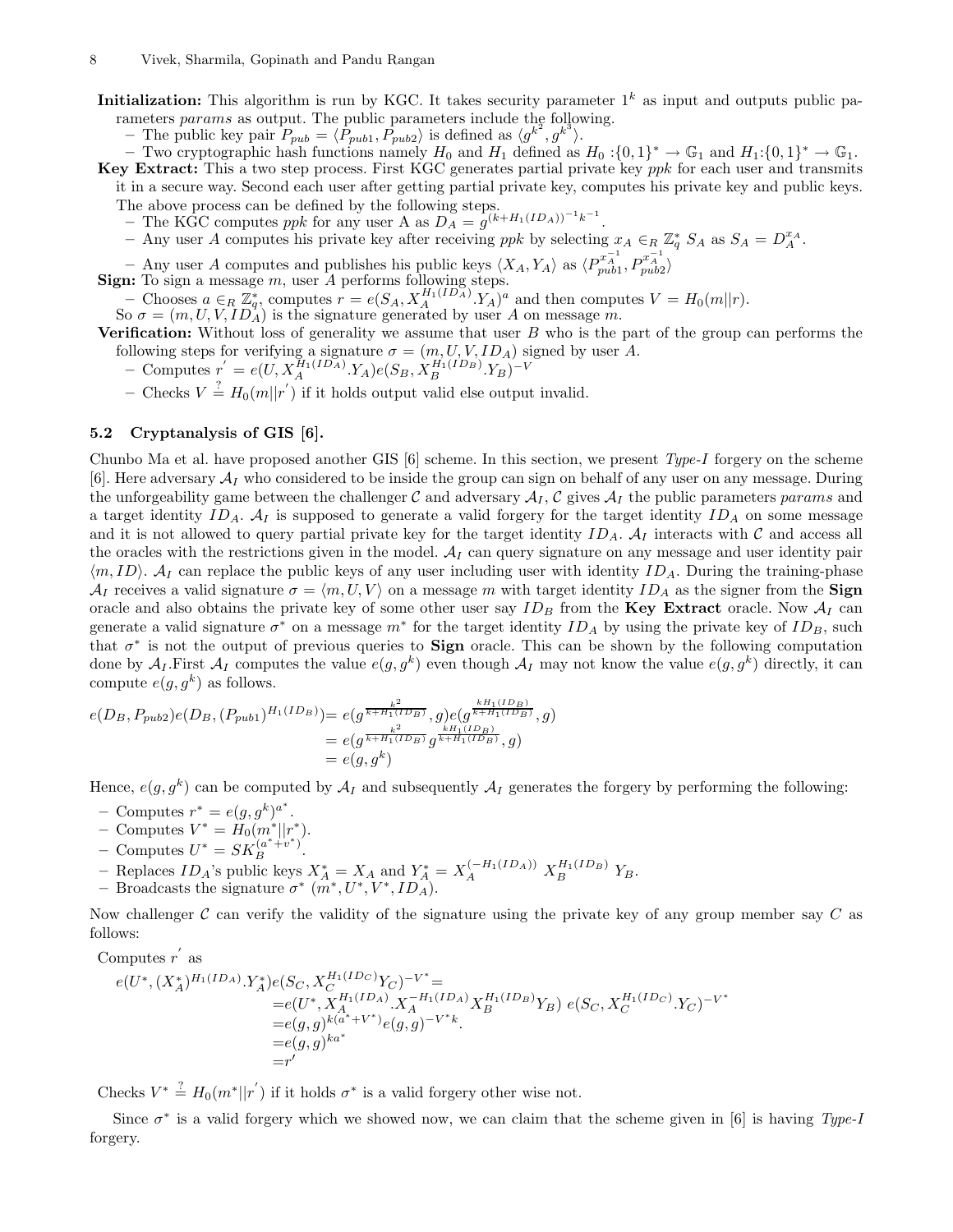# 6 Adaptable Designated Group Signature(ADGS)

This section explains generic model of ADGS and the security notion for GDS namely unforgeability and unlinkability. Unforgeability notion is same as that of any digital signature scheme but this paper is the first in literature to consider the notion of *unlinkability*, which is a very essential property of ADGS. The definition of *unlinkability* will be given shortly.

#### 6.1 Generic model

An Adaptable designated group signature scheme consists of the following four algorithms: **Initialize, Key Gen**eration,Sign and Verify. The algorithms are described as follows.

- Initialize: This algorithm takes security parameter  $1^k$  as input. The **PKG** runs this algorithm to produce public parameters params available globally and  $Msk$ , the master private key. The public parameters include master public key  $P_{pub}$ , cryptographic hash functions and the group definitions used in the scheme.
- **Key Generation/Extract:** This algorithm takes master private key s and identity of user  $ID_A$  as input and compute the private key  $D_A$  corresponding to  $ID_A$ . This is run by the PKG.
- **Sign:** The inputs to this algorithm are an identity  $ID_A$  and corresponding private key  $D_A$ , message m, and a list of designated group members as verifiers. Sign algorithm outputs  $\sigma$ , the signature on the message m which can be verified only by the group members.
- Verify: This oracle takes  $(m, ID_S, ID_R, D_R, \sigma)$ , where  $ID_S$  is signers identity and  $ID_R$  is the designated verifier, as input and output true if  $\sigma$  is a valid signature on message m with  $ID_R$  as designated verifier and  $ID_S$  as the signer. Members of the designated group alone can verify the signature.

## 6.2 Security notion for ADGS Scheme

Unforgeability. The most general notion of security for identity based signature scheme is security against existential forgery under adaptive chosen message and identity attack. We can say an identity based signature is secure against existential forgery under adaptively chosen message and ID attacks if no polynomial time adversary  $A$  has non-negligible advantage against a challenger  $C$  in the following game.

C runs Setup of the scheme and gives simulated params to A. First, A will fix the target identity  $ID^*$  and gives it to C.

Training Phase. A can access the following oracles with the restriction that A cannot ask the private key of ID∗.

- Hash Oracles. If the hash oracle is queried for the same input again it retrieves and returns the value from the list to A else C chooses a random value from the output range of the hash function for the given input, saves it in the list and returns the value to  $A$ .
- **Extract Oracle.** Given an identity  $ID \neq ID^*$ , C returns the private key corresponding to that ID.
- Sign Oracle. Given an ID and a message m, C returns the signature  $\sigma$  corresponding to  $(1D, m)$ .
- Verify Oracle. This oracle takes  $(ID_S, ID_R, D_R, \sigma)$  where  $ID_S$  is signers identity and  $ID_R$  is the designated receiver as input and output true if  $\sigma$  is a valid signature with  $ID_R$  as designated verifier and  $ID_S$  as the signer. Members of the designated group alone can verify the signature.
- **Forgery.** A outputs  $(ID^*, m^*, \sigma^*)$ , where  $ID^*$  is the target identity,  $m^*$  is a message and  $\sigma^*$  is a signature such that  $\sigma^*$  was not the output of previous **Sign** query with  $\langle m^*, ID^* \rangle$  as input. A wins the game if  $\sigma^*$  is a valid signature of  $m^*$  by  $ID^*$ .

Unlinkability. For showing a ADGS scheme is not verifiable outside the designated group, we first propose the model for *unlinkability*. This can be viewed as a game between challenger  $\mathcal C$  and adversary  $\mathcal A_l$ .

Initialize The C runs the Setup algorithm and generates the system parameters params and the master private key Msk. It then delivers params to  $\mathcal{A}_l$  and keeps msk secret.  $\mathcal{A}_l$  outputs a list of identities  $\mathcal{L}^*$  to  $\mathcal{C}$ , for which

A is not allowed to ask Extract query.

Phase-1

- The adversary  $A_l$  can access the oracles as follows:
	- Extract Oracle. Given an  $ID \notin \mathcal{L}^*, C$  returns the private key corresponding to that ID. All the other oracles are the same as that of the unforgeability game.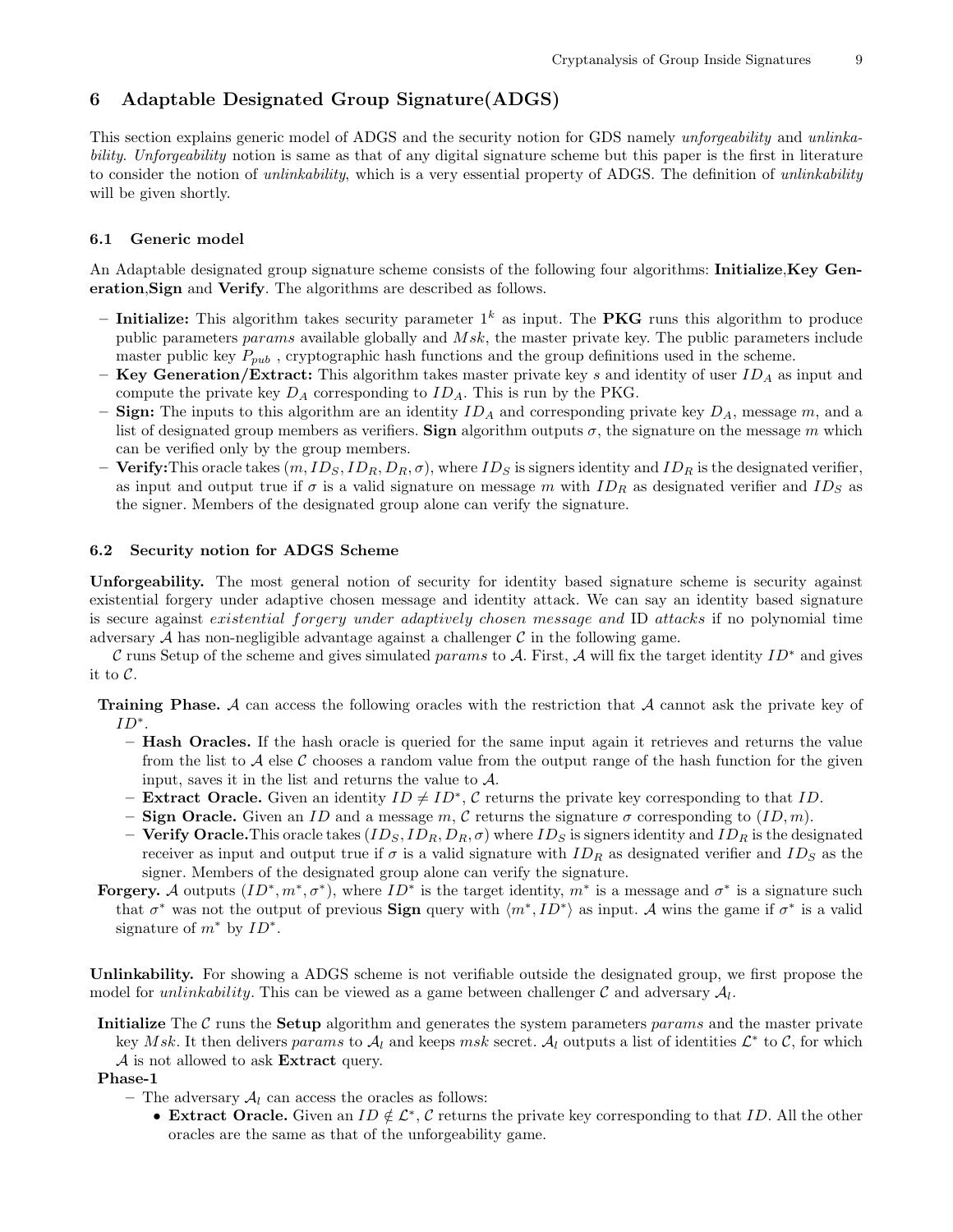- **Challenge:**  $A_l$  produces two message of equal length and an arbitrary sender identity  $ID_A$ . The challenger  $C$ flips a coin, sampling a bit  $b \in_R \{0,1\}$  and computes  $\sigma^* = \text{Sign}(m_b, ID_A, \{ID_1, ID_2, ..., ID_t\}, D_A)$ . Here  ${ID_1, ID_2, ..., ID_t} \in \mathcal{L}^*, \sigma^*$  is returned to  $\mathcal{A}_l$  as challenge signature.
- **Phase-2:** A is allowed to make polynomially bounded number of new queries to the oracles with the restrictions that adversary should not query the Extract oracle for the private keys of users in  $\mathcal{L}^*$  and  $\mathcal{A}_l$  should ask verication of  $\sigma^*$  to verify oracle.

**Guess:** At the end of this game, A outputs a bit  $b'$ . A wins the game if  $b' = b$ .

# 7 Review and Cryptanalysis of ADGS Scheme [8]

## 7.1 Review of ADGS Scheme [8]

Consider a collection of  $n + 1$  users  $\{a_0, ..., a_n\}$  with identities  $\{ID_0, ID_1, ..., ID_n\}$  where the users may be from different groups. Let  $a_0$  be an user who wants to sign a message to the remaining people  $\mathbb{U} = \{a_1, ..., a_n\}$  such that only members  $a_i \in \mathbb{U}$  for  $1 \le i \le n$  should be able to verify its signature. The group  $\mathbb{U}$  is defined by user  $a_0$ .

### – Initialize:

Let  $\mathbb{G}_1$  and  $\mathbb{G}_2$  be two groups of same prime order q. Let P be a generator of additive group  $\mathbb{G}_1$  and  $\mathbb{G}_2$ be a multiplicative group. Let  $H_0$  and  $H_1$  be cryptographic hash functions defined as  $H_0: \{0,1\}^* \to \mathbb{G}_1$  and  $H_1: \{0,1\}^* \times \mathbb{G}_1 \to \mathbb{Z}_q^*.$ 

– Key Generation:

Let  $ID_i$  denote the identity of user  $a_i$ . The PKG selects a random number  $s \in_R \mathbb{Z}_q^*$ , sets  $a_i$ 's private key is  $D_i$  $= sH_0(ID_i)$  and  $a_i$ 's public key is  $Q_i = H_0(ID_i)$ . It then communicates the private key of the users in a secure way and publishes the public parameters  $params = \langle \mathbb{G}_1, \mathbb{G}_2, q, H_0, H_1, P, P_{pub} = sP \rangle$ .

– Designated Group Signature Generation(Sign):

To sign a message m the signer  $a_0$  selects r,k,t  $\in_R \mathbb{Z}_q^*$  and computes the value  $T_i = kQ_i$ , where  $a_i \in_R \mathbb{U}$  $1 \leq i \leq n$ . Then  $a_0$  computes the following values

- $V_0 = tsP$ .
- $V_1 = tkP$ .
- $V_2 = rkD_0$ .
- $T_0 = kQ_0$ .
- $\bullet$   $h = H_1(m)$
- $V = (r + h)D_0$ .

The signer  $a_0$  produces the signature on message m as  $\sigma = (m, V, V_0, V_1, V_2, T_0, ..., T_n)$ .

# – Signature Verification:

- Judge Verifier. The aim of this step is to judge who can verify the signature. Using the value  $T_i$ , any member of the set U can verify whether he is eligible to perform verification by checking whether  $e(T_i, V_0)$
- $\stackrel{?}{=} e(D_i, V_1)$ . If the equation holds, then the corresponding member has the ability to verify the signature. • Verify Signature. The member  $a_i \in \mathbb{U}$ , who passes the above verification, can perform the signature verifi-

# cation as follows. Check whether  $e(V,T_i) \stackrel{?}{=} e(V_2,Q_i)e(hT_0,D_i)$ . If it holds then the signature is valid.

## 7.2 Cryptanalysis of ADGS [8] Scheme.

In this section, we present the cryptanalysis of ADGS [8]. We show that the ADGS scheme in [8], is universally forgeable by demonstrating two different ways to proceed with the attack.

Universal Forgery without having access to any previous signature. The scheme ADGS described above is universally forgeable. The adversary  $A$  can forge the signature of any user without seeing any valid signature previously signed by any user. A selects  $r^*, k^*, t^* \in_R \mathbb{Z}_q^*$ , computes  $T_i^* = k^*Q_i$   $for(i = 1 \text{ to n } a_i \in \mathbb{U})$ . and then computes the following values.

- 
$$
V_0^* = t^*s^*P
$$
.  
\n-  $V_1^* = t^*k^*P$ .  
\n-  $V_2^* = r^*k^*P$ .  
\n-  $h^* = H_1(m^*)$ .  
\n-  $T_0^* = \frac{1}{h^*}k^*P$ .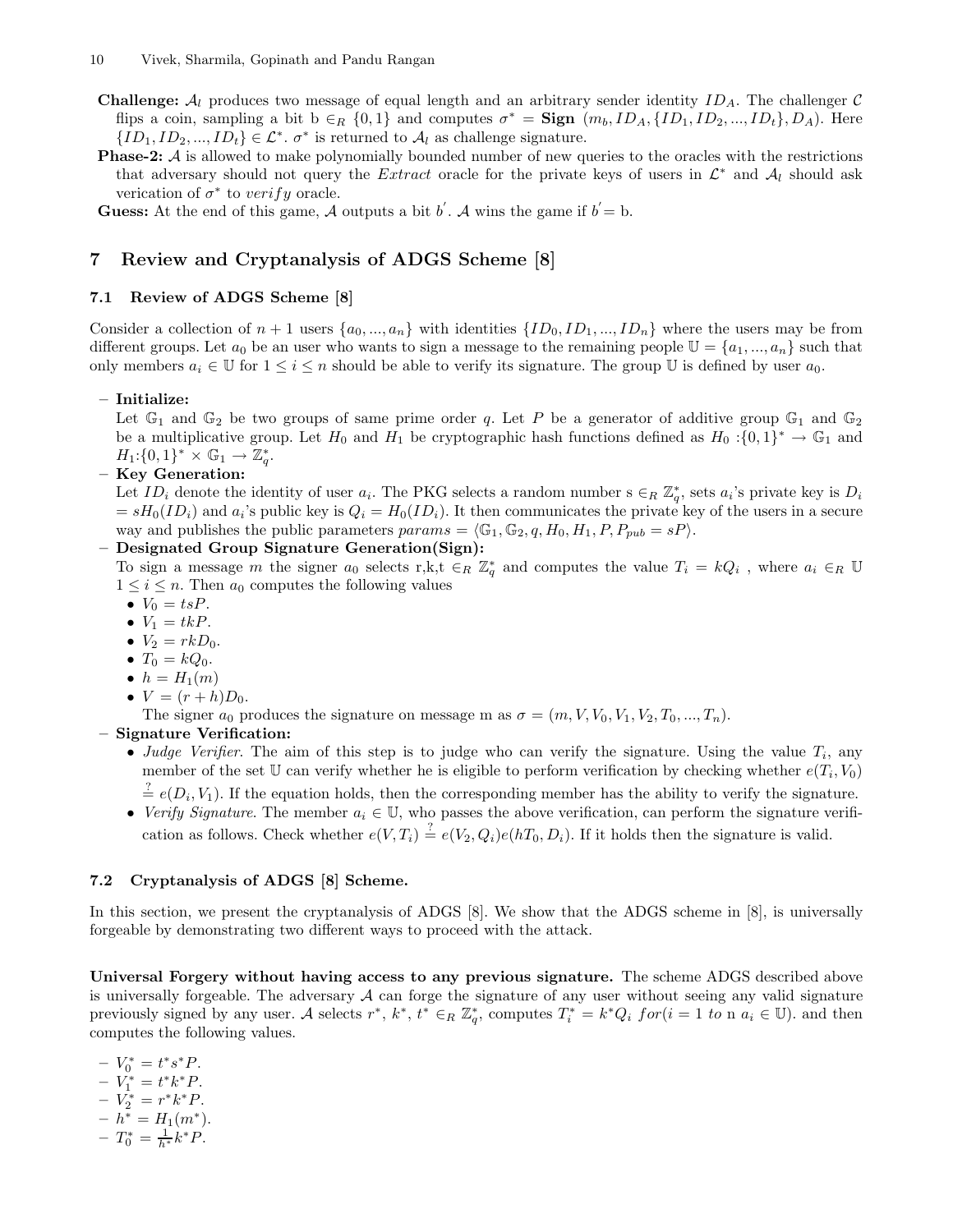$-V^* = r^*P + P_{pub}.$ A produces  $\sigma^* = (m, V^*, V_0^*, V_1^*, V_2^*, T_0^*, ..., T_n^*)$  as a valid signature on message  $m^*$ .

Now the correctness of the forged signature  $\sigma^*$  can be shown as follows: Correctness: The L.H.S is

$$
e(V^*, T_i^*) = e(r^* P + P_{pub}, k^* Q_i)
$$
  
=  $e(r^* P, k^* Q_i) e(P_{pub}, k^* Q_i)$   
=  $e(r^* k^* P, Q_i) e(k^* P, s Q_i)$   
=  $e(V_2^*, Q_i) e(\frac{1}{h^*} T_0^*, D_i)$   
=  $R.H.S$ 

Thus, we show that  $A$  is capable of generating a valid ADGS on behalf of user with out knowing users secret key.

Universal Forgery on seeing a signature of an user On seeing a valid signature by an user on some message, anyone can commit a forgery on any message. During the unforgeability game between the challenger  $\mathcal C$  and adversary A, C gives A the public parameters params and a target identity ID<sup>∗</sup>. A is supposed to generate a valid forgery for the target identity  $ID^*$  on some message and it is restricted to query private key for the target identity  $ID^*$ . A interacts with C and accesses all the oracles with the restrictions given in the model. A can query signature on any message and user identity pair  $\langle m, ID \rangle$ . A can replace the public keys of any user including user with identity ID<sup>∗</sup>. During the training-phase on receiving a valid signature  $\sigma = \langle m, V, V_0, V_1, V_2, T_0, ..., T_n \rangle$  on a message m with target identity  $ID^*$  from the **Sign** oracle, A can generate a valid signature  $\sigma^*$  on a message  $m^*$ for the target identity  $ID^*$ , such that  $\sigma^*$  is not the output of previous queries to **Sign** oracle. This can be shown by the following computation done by  $A$ 

- Dividing V by h.  $\frac{1}{h}V = (\frac{r}{h} + 1)D_0$  where  $h = H_1(m)$ .
- Computes  $h^* = H_1(m^*).$
- $-V_0^* = V_0$  and  $V_1^* = V_1$ .
- $-V_2^* = \frac{h^*}{h} V_2.$
- The remaining parameters  $T_0, ..., T_n$ ,  $V_0$  and  $V_1$  are same as that of original signature.
- $-V^* = h^* \frac{V}{h}.$

Now  $\sigma^* = \sigma^*$   $(m^*, V^*, V_0, V_1, V_2^*, T_0, ..., T_n)$  is a valid signature on the message by the user with identity  $ID^*$ . C can check the validity of the forged signature  $\sigma^*$  as follows.

Correctness: The L.H.S is

$$
e(V^*, T_i) = e((\frac{h^*}{h}r + h^*)D_0, k^*Q_i)
$$
  
=  $e(\frac{h^*}{h}rD_0, kQ_i)e(h^*D_0, kQ_i)$   
=  $e(\frac{h^*}{h}rkD_0, Q_i)e(h^*kQ_0, D_i)$   
=  $e(V_2^*, Q_i)e(\frac{1}{h^*}T_0^*, D_i)$   
=  $R.H.S$ 

Now, it is clear that the forged signature  $\sigma^*$  passes the verification successfully.

# 8 New ADGS scheme(N-ADGS).

In this section we present a new identity based ADGS scheme. Assume that a signer  $a_0$  has to designate his signature to be verified by n users namely  $\{a_1, ..., a_n\}$ . All the n users may be from different groups and are selected by  $a_0$ . The signer  $a_0$  forms the set  $\mathbb{U} = \{a_1, ..., a_n\}$  to generate the signature. In our scheme designated members of the group cannot simulate the signers signature.

#### – N-ADGS Initialize:

The PKG initializes the system by executing this algorithm. This algorithm takes the security parameter  $1^k$ as input and produces two groups  $\mathbb{G}_1$  and  $\mathbb{G}_2$  of prime order q, where  $|q| = k$ , a generator P of  $\mathbb{G}_1$ , a bilinear map  $e : \mathbb{G}_1 \times \mathbb{G}_1 \to \mathbb{G}_2$  and two cryptographic hash functions  $H_1: \{0,1\}^* \times \mathbb{G}_2 \times \mathbb{G}_1 \times \mathbb{G}_1 \times \mathbb{G}_1 \to \mathbb{Z}_q^*$  and  $H_2: \{0,1\}^* \to \mathbb{G}_1$ . The master private key is  $s \in_R \mathbb{Z}_q^*$  and the master public key is set to be  $P_{pub} = sP$ . Sets  $\theta = e(P_{pub}, R)$  where  $R \in_R \mathbb{G}_1$ . The public parameters are  $\langle \mathbb{G}_1, \mathbb{G}_2, e, P, P_{pub}, P_{pub}, H_1, H_2, \theta, R \rangle$ .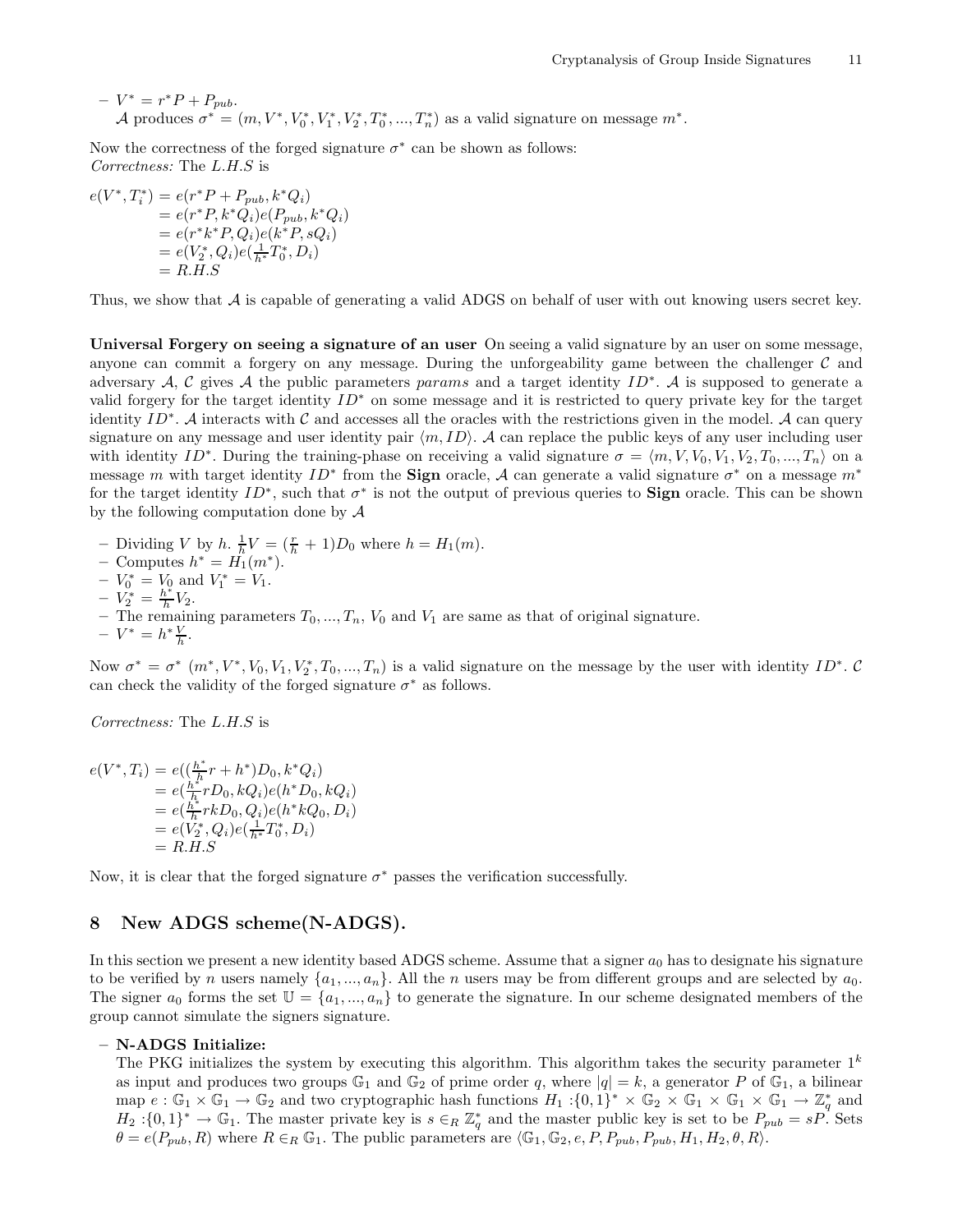- **N-ADGS Key Generation/Extract:** This algorithm is executed by the PKG and on input of identity  $ID_i$ , PKG computes  $Q_i = H_2(ID_i)$  and sets the private key as  $D_i = sQ_i$ . Now,  $D_i$  is sent to the user in a secure way.
- **N-ADGS Sign:** To sign a message m for a designated group of users  $\mathbb{U} = (a_1, ..., a_n)$  with identities  $(ID_1, ..., ID_n)$ the user with identity  $ID_0$ , private key  $D_0$  and public key  $Q_0$  performs the following steps:
	- Chooses r,k,t  $\in_R Z_q^*$  and computes  $T_i = \langle T_{i1}, T_{i2} \rangle$  as  $\langle t(Q_i + R), kQ_i \rangle$  for  $(i = 1 \text{ to } n)$ .
	- Computes  $U_1 = r\dot{Q_0}$ ,  $U_2 = rkP$  and  $U_3 = tP$ .
	- Computes  $\omega = e(D_0, U_3)$  and Computes  $W = \theta^t \omega$ .
	- Computes  $h = H_1(m, \omega, U_1, U_2, U_3)$  and  $V = rP_{pub} + hD_0$ .
	- Now  $\sigma = (m, V, W, U_1, U_2, U_3, T_1, ..., T_n, \mathbb{U})$  is a valid signature on message m by  $ID_0$ , with the user group U as designated verifiers.

 $-$  **N-ADGS Verify:** Verification is a two step process. First step is to verify whether the verifier belongs to the group U and second step is to verify the validity of the signature.

- Judge Verifier: Using the value  $T_{i2} = kQ_i$ , the verifier checks whether  $e(T_{i2}, Q_0) \stackrel{?}{=} e(Q_i, U_1)$ . If the verification holds then user with public key  $Q_i$  will do the next step in verification.
- Verify Signature: Each designated verifier  $a_i \in \mathbb{U}$  can verify the signature by performing the following steps. ∗ Computes  $\omega' = We(D_i, U_3)e(P_{pub}, T_{i1})^{-1}$ .
	- \* Computes  $h' = H_1(m, \omega', U_1, U_2, U_3)$ .
	- ∗ Checks whether  $e(V, T_{i2}) \stackrel{?}{=} e(h'U_1, D_i)e(U_2, D_i)$ .

If the above check hold then the signature is valid. Otherwise the signature is invalid.

# 8.1 Security proof for N-ADGS

In this section we formally prove the security of N-ADGS. The two notions of security for N-ADGS are unforgeability and *unlinkability. Unforgeability* ensures that N-ADGS is not be forgeable. Unlinkability ensures that members other than the designated group cannot be able to verify the signature. We prove the security of our scheme in the random oracle model.

# Unforgeability Proof:

**Theorem 1.** Our N-ADGS scheme is existentially unforgeable under chosen message and identity attack if **CDHP** is hard in  $\mathbb{G}_1$ .

*Proof.* The challenger C receives an instance of CDHP  $\langle P, aP, bP \rangle$  and it aims to compute  $abP$ . C uses A who is capable of breaking the existential unforgeability of N-ADGS to solve this instance. Now, C sets  $P_{pub} = aP$ , chooses  $R \in_R \mathbb{G}_1$  and sets  $\theta = e(P_{pub}, R)$  and sends params to A. A on receiving system parameters, chooses the target identity  $ID^*$  and gives it to C. A can access the following oracles which are controlled by C.

**Training Phase:** Assume that for any identity ID,  $\mathcal A$  queries  $H_2$  and **Extract** oracle at most once and  $\mathcal A$  queries

 $H_2$  oracle before it queries **Extract**,  $H_1$  and **Sign** oracles.

 $H_2$  Oracle:

C maintains a list  $L_2$  to reply the  $H_2$  oracle queries. It replies as follows

- It searches list  $L_2$  and if it finds a match in a tuple it will return the corresponding value.
- Otherwise, it sets  $H_2(ID_i)$  as
	- ∗  $H_2(ID_i) = bP$ , if  $ID_i = ID^*$  and adds tuple  $\langle ID^*, bP, \perp, \perp \rangle$  to  $L_2$ .
	- ∗  $H_2(ID_i) = x_iP$  and computes  $D_i = x_iP_{pub}$ , if  $ID_i ≠ ID^*$  and adds  $\langle ID_i, x_iP, x_i, D_i \rangle$  to  $L_2$ .
- Keygen/Extraction Oracle: For any given identity  $ID_i \neq ID^*$ , C searches for private key  $D_i$  in list  $L_2$ , finds the corresponding  $x_i$  value and returns it to  $ID_i$ .
- $-H_1$  **Oracle:**  $(m, \omega, U_1, U_2, U_3)$ . Let  $L_1$  be the list associated with this oracle. If the tuple  $\langle m, \omega, U_1, U_2, U_3 \rangle$ is not queried already, C chooses randomly  $h_i \in_R Z_q^*$  and adds  $\langle m, \omega, U_1, U_2, U_3, h_i \rangle$  to the list  $L_1$  and returns  $h_i$  to A. Else if  $\langle m, \omega, U_1, U_2, U_3 \rangle$  is queried previously, returns  $h_i$  from  $\langle m, \omega, U_1, U_2, U_3, h_i \rangle$  which is already stored in  $L_1$ .
- Sign Oracle: A queries the signature on message m for a signer identity  $ID_0 \neq ID^*$ , C responds according to the signing algorithm. If  $ID = ID$ , C responds as follows.
	- Chooses r, k, t and  $z \in_R \mathbb{Z}_q$ .
	- Computes  $V = zP_{pub}$  and  $U_1 = kbP$ .
	- Chooses  $h \in_R \mathbb{Z}_q^*$ , computes  $U_2 = zkP$   $hU_1$ ,  $U_3 = tP$ ,  $T_{i1} = kQ_i$  and  $T_{i2} = t(Q_i + R)$ .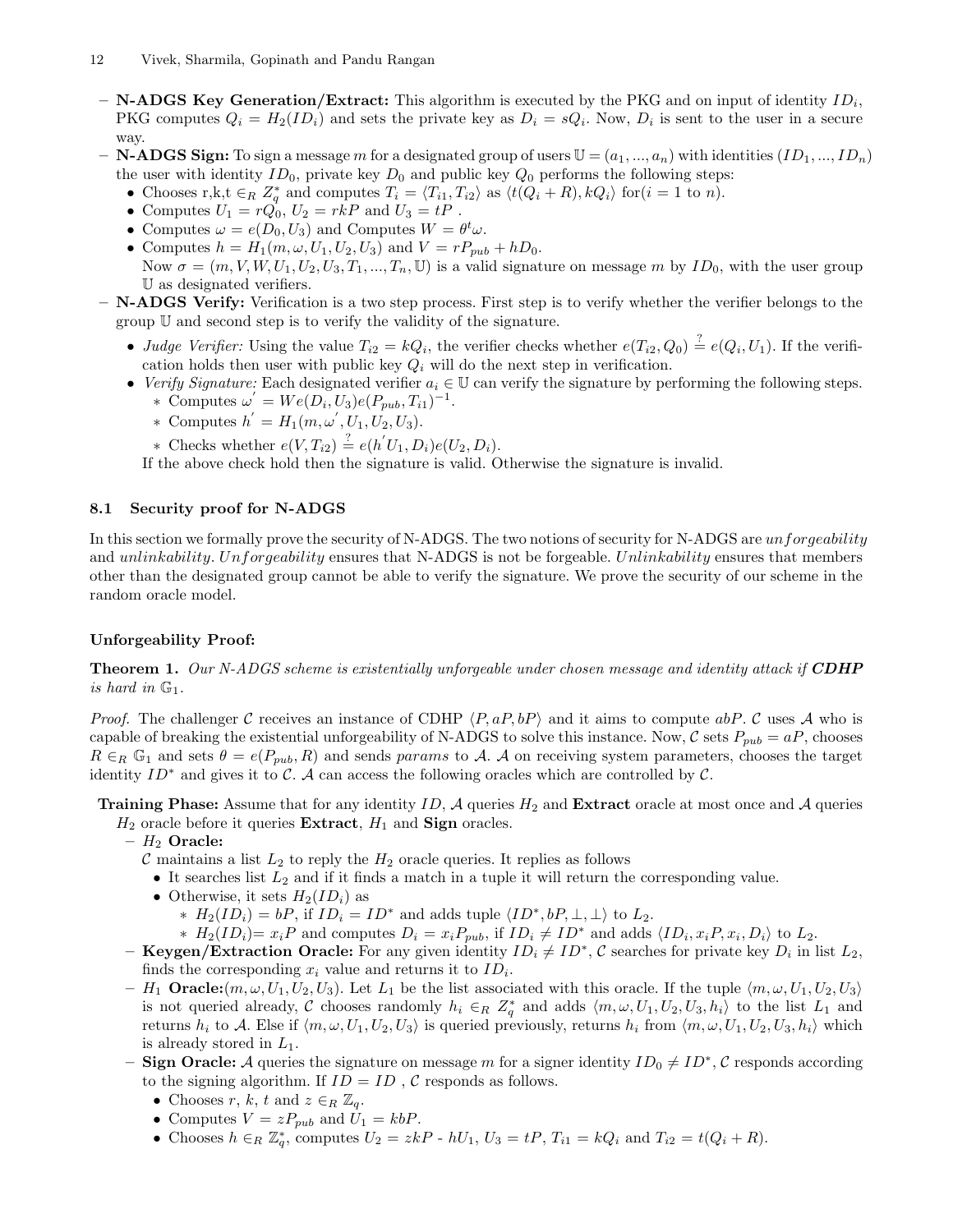- Chooses  $\omega \in_R \mathbb{G}_2$ , computes  $W = \theta^t \omega$  and adds  $\langle m, \omega, U_1, U_2, U_3, h \rangle$  to the list  $L_2$ .
- Returns the signature  $\sigma = (m, V, W, U_1, U_2, U_3, T_1, ..., T_n, \mathbb{U})$  to A.

The correctness of  $\sigma$  can be shown as below. Let  $a_i \in \mathbb{U}$  be a member of the designated group U.  $a_i$  performs

• Compute  $\omega' = We(D_i, U_3)e(P_{pub}, T_{i1})^{-1}$  and  $h' = H_1(m^*, \omega', U_1^*, U_2^*, U_3^*).$ 

$$
e(V, T_{i2}) = e(h'U_1 + U_2, D_i)
$$
  
=  $e(h'kbP + zP_{pub} - h'kbP, kQ_i)$   
=  $e(zP_{pub}, kQ_i)$   
=  $e(V, T_{i2})$ 

Thus we have shown that  $\sigma$  is a valid signature on m.

- **Verify Oracle:** This oracle takes  $(ID_S, ID_R, \sigma)$  where  $ID_S$  is signers identity and  $ID_R$  is the designated receiver as input. This oracle output true if  $\sigma$  is a valid signature on m with  $ID_R$  as designated verifier and ID<sub>S</sub> as the signer. If the receivers identity  $ID_R \neq ID^*$ , the oracle proceeds as per the verifying algorithm. Else  $ID_R = ID^*$ , it performs computations as follows
	- Computes  $\omega' = e(D_{S_1}, U_3)$  and  $h' = H_1(m, \omega', U_1, U_2, U_3)$ .
	- Computes  $X = V h/D_S$ .
	- Checks  $e(X, Q_S) \stackrel{?}{=} e(U_1, P_{pub})$  if it holds it returns valid else it returns invalid.
- **Forgery**: After the training phase is over, eventually, A outputs a forgery  $\sigma^* = (ID^*, m^*)$ . C checks the validity of the signature  $\sigma^*$  since it knows the private key of all designated verifiers in U. If  $\sigma^*$  is a valid signature then by applying Forking Lemma [9],  $C$  replays the interaction with  $A$  with same random value but different hash function, and obtains two valid signatures as  $\sigma^* = (ID^*, m^*, V, W, U_1, U_2, U_3, T_1, ..., T_n, \mathbb{U})$  and  $\sigma^* =$  $(ID^*, m^*, V', W, U_1, U_2, U_3, T_1, ..., T_n, \mathbb{U})$ . Let  $D^*$  be the private key of  $ID^*$ . Since  $V = rP_{pub} + hD^*$  and  $V' = rP_{pub} + h'D^*$  are two valid signatures C gets  $V - V' = (h - h')abP$  and  $abP =$  $(h-h')^{-1}$   $(V - V')$ . Which is the solution for the **CDHP** instance C has received.

Thus, if  $A$  can forge  $N - ADGS$  scheme, with almost the same probability C can solve CDHP.

#### Unlinkability Proof.

Theorem 2. Our N-ADGS scheme is unlinkable in the sense that members outside the group cannot verify the signature if **DBDHP** is hard in  $\mathbb{G}_1$ .

*Proof.* The challenger C receives an instance  $(P, aP, bP, cP, \alpha)$  of the DBDH problem. Its aim is to decide whether  $\alpha$  $= e(P, P)^{abc}$  or not. Suppose there exist an adversary  $\mathcal{A}_l$  who is capable of breaking the unlinkability of N-ADGS, we can show that C uses  $\mathcal{A}_l$  to solve **DBDHP**. C sets  $P_{pub} = cP$ ,  $R = bP$ , and  $\omega = e(R, P_{pub})e(R, cP)$  and gives  $\mathcal{A}_l$  the system parameters params. Now the adversary  $\mathcal{A}_l$  outputs the list of identities  $\mathcal{L}^* = \{ID_0^*, ID_1^*, ..., ID_t^*\}$ which is the set of target users, on which it is to be challenged.

**Phase-1** In this phase  $A_l$  can access the various oracles which are maintained and manipulated by  $C$ . The oracles respond as follows for the queries done by  $\mathcal{A}$ :

 $- H_2$  Oracle:

- $\mathcal C$  maintains a list  $L_2$  to reply the  $H_2$  oracle queries. It replies as follows
	- It searches list  $L_2$  and if it finds match it will return the corresponding value.
	- Otherwise, it sets  $H_2(ID_i)$  as
		- ∗  $H_2(ID_i) = x_i P \cdot R$  if  $ID_i \notin \mathcal{L}^*$  and computes  $D_i = x_i P_{pub}$ , adds tuple  $\langle ID_i, x_i P R, x_i, D_i \rangle$  to  $L_2$ . ∗  $H_2(ID_i)= x_iP$  if  $ID_i \in \mathcal{L}^*$ , adds tuple  $\langle ID_i, x_iP, x_i, \perp \rangle$  to  $L_2$ .
- Extraction Oracle: For any given identity  $ID_i \notin \mathcal{L}^*, C$  searches the private key  $D_i$  in list  $L_2$ , finds the corresponding  $x_i$  value and returns it to  $A_l$ .
- $H_1$  **Oracle:** $((m, \omega, U_1, U_2, U_3))$ . Let  $L_1$  be the list associated with this oracle. If the tuple  $\langle m, \omega, U_1, U_2, U_3 \rangle$ is not queried already, C chooses randomly  $h_i \in_R Z_q^*$  and adds  $\langle m, \omega, U_1, U_2, U_3, h_i \rangle$  to the list  $L_1$  and returns  $h_i$  to  $\mathcal{A}_l$ . Else if  $\langle m, \omega, U_1, U_2, U_3 \rangle$  is queried previously, returns  $h_i$  from  $\langle m, \omega, U_1, U_2, U_3, h_i \rangle$  which is already stored in  $L_1$ .
- Sign Oracle:  $\mathcal{A}_l$  queries the signature on message m with signer identity  $ID_0 \notin \mathcal{L}^*$  then it responds according to the signing algorithm. Otherwise, the oracle responds as follows.
	- Chooses randomly  $r, k, t$  and  $z \in_R Z_q^*$ .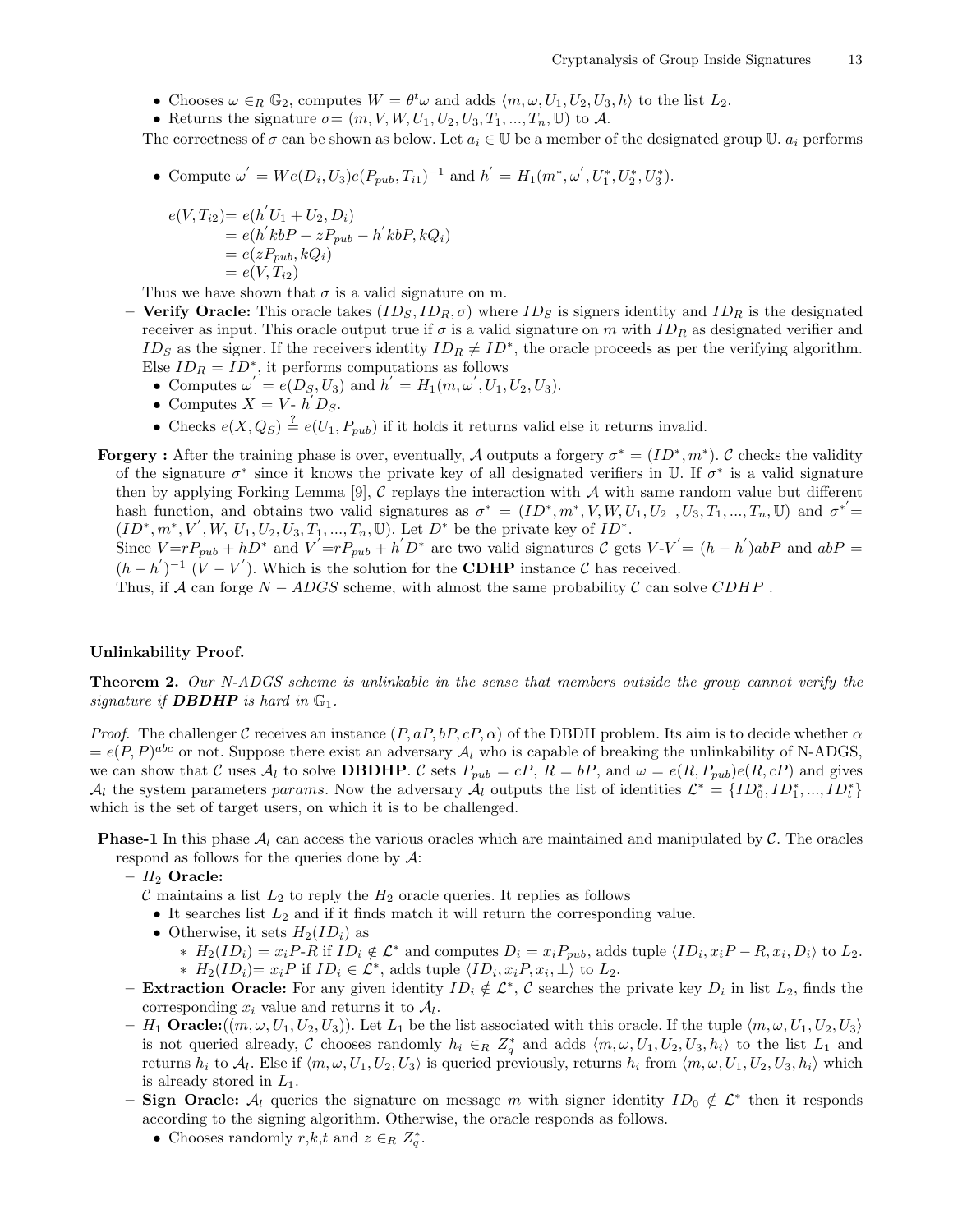- Chooses  $h \in_R Z_q^*$ .
- Computes  $U_1 = k b P U_2 = z k P$   $hU_1$  and  $U_3 = t P$ .
- Computes  $T_{i1} = kQ_i$  and  $T_{i2} = t(Q_i + R)$ .
- Chooses  $\omega \in_R \mathbb{G}_2$ , computes  $W = \theta^t \omega$  and computes  $V = zP_{pub}$ .
- Adds  $\langle m, \omega, U_1, U_2, U_3, h_i \rangle$  to the list  $L_1$ .
- It returns  $\sigma = \text{to } \mathcal{A}_l$  which is verifiable by  $\mathcal{A}_l$ .

– Verify Oracle: This oracle takes  $(ID_S, ID_R, \sigma)$  where  $ID_S$  is signers identity and  $ID_R$  is the designated receiver as input and output true if  $\sigma$  is a valid signature on m with  $ID_R$  as designated verifier and  $ID_S$ as the signer. If the receivers identity  $ID_R \notin \mathcal{L}^*$ , the oracle proceeds as per the verifying algorithm. Else  $ID_R \in \mathcal{L}^*$ , it performs computations as follows

- Computes  $\omega' = e(D_{S_1}, U_3)$  and  $h' = H_1(m, \omega', U_1, U_2, U_3)$ .
- Computes  $X = V h/D_S$ .
- Checks  $e(X, Q_S) \stackrel{?}{=} e(U_1, P_{pub})$  if it holds it returns true else it returns false.

**Challenge** After the first query stage,  $\mathcal{A}_l$  outputs two plain text messages  $m_0$  and  $m_1$  of equal length, together with a senders's identity  $ID_A$  on which he wishes to be challenged and a list of designated verifiers  $\mathbb{U} \subseteq \mathcal{L}^*$ . Now, C chooses a random bit  $b \in_R 0$ , 1 and signs message  $m_b$  as follows.

- Chooses randomly  $r, k, t$  and  $z \in_R Z_q^*$ .
- Chooses  $h \in_R Z_q^*$ .
- Computes  $U_1 = k b P U_2 = z k P h U_1$  and  $U_3 = a P$ .
- Computes  $T_{i1} = kQ_i$  and  $T_{i2} = x_i aP$ , for  $i = 1$  to t.
- Chooses  $\omega \in_R \mathbb{G}_2$ , compute  $W = \alpha \omega$  and  $V = zP_{pub}$ .
- Adds  $\langle m, \omega, U_1, U_2, U_3, h_i \rangle$  to the list  $L_1$ .
- Returns  $\sigma = (m, V, W, U_1, U_2, U_3, T_1, \ldots, T_n)$  as a challenge to  $\mathcal{A}_l$ .
- **Phase-2**  $\mathcal{A}_l$  can adaptively perform queries as in phase-1, with the restrictions that  $\mathcal{A}_l$  should not query **Ver**ify oracle with $(m, \sigma, ID_A, ID_i)$  where  $ID_i \in \mathbb{U}$  and the **Extract** oracle for the private keys of identities  $ID_1, ID_2, ..., ID_t.$

## Guess:

At the end of this phase,  $\mathcal{A}_l$  outputs a bit b'.  $\mathcal{A}_l$  wins the game if  $b' = b$ . If  $b = b'$  then  $\sigma^*$  is a valid signature on  $m_b$  from ID<sub>A</sub> to the receivers in  $\mathcal{L}^*$ . It means  $\mathcal{A}_l$  has successfully verified the signature and  $\mathcal{A}_l$  has computed  $\omega$  which is given as

$$
We(D_i, U_3)e(P_{pub}, T_{i1})^{-1} = \alpha \omega e(D_i, U_3)e(P_{pub}, T_{i1})^{-1}.
$$
 (since  $W = \alpha \omega$ )  
\n
$$
= \omega \alpha (e((x_i - b)cP, aP)e(cP, x_i aP)^{-1})^{-1}.
$$
  
\n
$$
= \omega \alpha (e(x_i aP, cP)e(-bcP, aP)e(cP, -ax_i P))^{-1}.
$$
  
\n
$$
= \omega \alpha (e(-abcP, P))^{-1}.
$$
  
\n
$$
= \omega \text{ iff } \alpha = \hat{e}(P, P)^{abc}.
$$

These calculations show that  $A_l$  get a correct  $\omega$  if and only if  $\alpha = e(P, P)^{abc}$ . Thus if  $A_l$  can break our  $N - ADGS$ scheme, with almost the same probability  $\mathcal C$  can solve  $DBDHP$ .

Note: Our scheme can be extended to multi-receiver signcryption scheme.

# 9 Conclusion

In this paper we have presented attacks on certificateless schemes GIS [5], [6] BGOS [7] and an identity based ADGS [8]scheme. We have proposed a new identity-based ADGS scheme and we have deviced the model for linkability of identity based ADGS scheme. Also, we have formally proved the security of our scheme in random oracle model. We leave as an open problem to construct efficient identity based ADGS with constant size signature independent of the number of designated verifiers. Our scheme is secure against existential forgery on adaptively chosen message and ID attack under the hardness assumption of CDHP.

# References

- 1. Sattam S. Al-Riyami and Kenneth G. Paterson. Certificateless public key cryptography. In ASIACRYPT, volume 2894 of Lecture Notes in Computer Science, pages 452–473. Springer, 2003.
- 2. Dan Boneh and Matthew K. Franklin. Identity-based encryption from the weil pairing. SIAM J. Comput., 32(3):586–615, 2003.